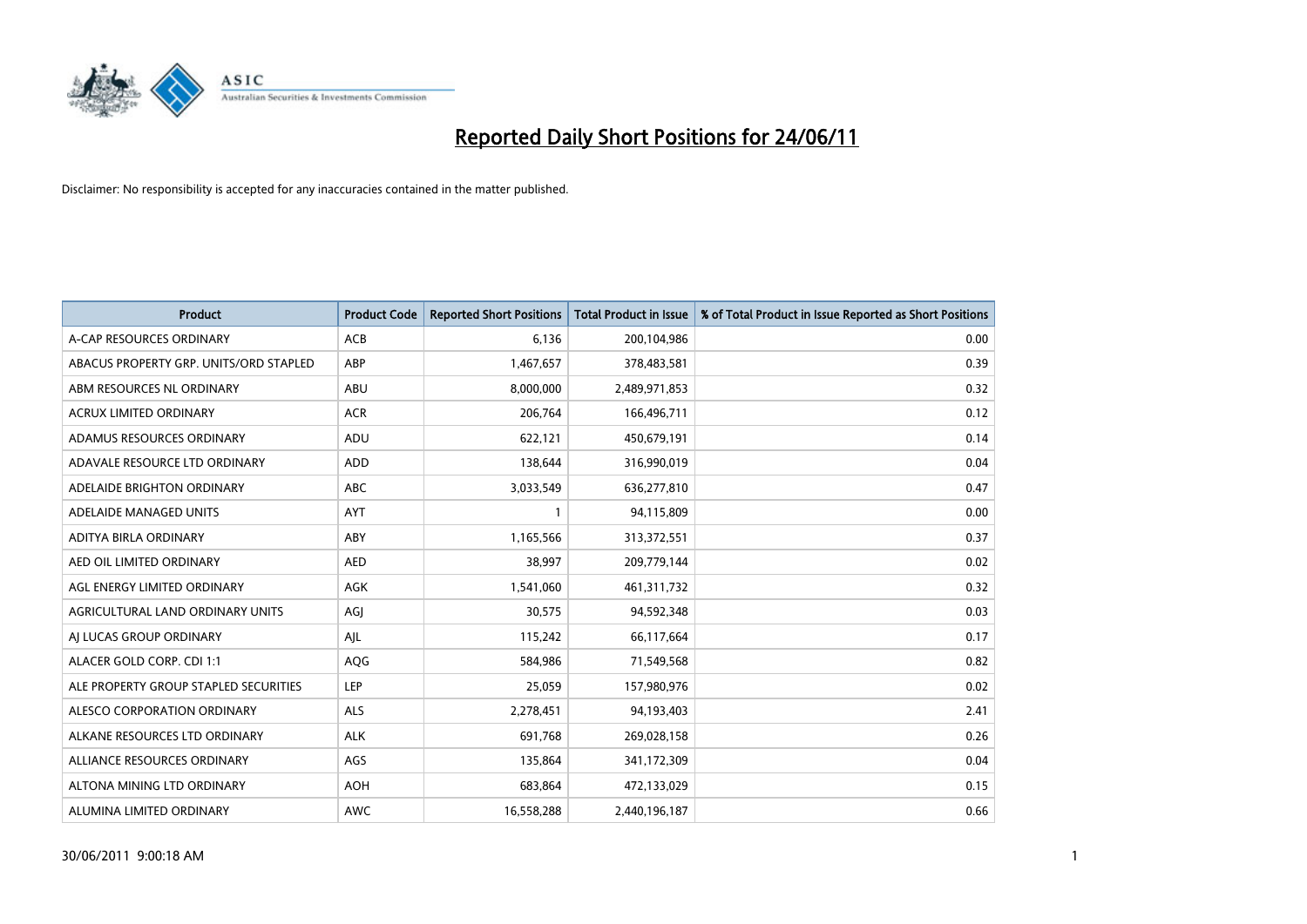

| <b>Product</b>                          | <b>Product Code</b> | <b>Reported Short Positions</b> | Total Product in Issue | % of Total Product in Issue Reported as Short Positions |
|-----------------------------------------|---------------------|---------------------------------|------------------------|---------------------------------------------------------|
| AMADEUS ENERGY ORDINARY                 | AMU                 | 640.620                         | 298,628,856            | 0.21                                                    |
| AMALGAMATED HOLDINGS ORDINARY           | <b>AHD</b>          | 19,847                          | 157,471,848            | 0.01                                                    |
| AMCOR LIMITED ORDINARY                  | <b>AMC</b>          | 9,462,193                       | 1,227,441,619          | 0.76                                                    |
| AMP LIMITED ORDINARY                    | AMP                 | 8,163,788                       | 2,811,693,913          | 0.29                                                    |
| AMPELLA MINING ORDINARY                 | <b>AMX</b>          | 781,133                         | 204,885,108            | 0.39                                                    |
| ANSELL LIMITED ORDINARY                 | <b>ANN</b>          | 3,756,318                       | 133,011,550            | 2.82                                                    |
| ANTARES ENERGY LTD ORDINARY             | <b>AZZ</b>          | 369,667                         | 273,000,000            | 0.14                                                    |
| ANZ BANKING GRP LTD ORDINARY            | <b>ANZ</b>          | 11,931,395                      | 2,597,231,242          | 0.43                                                    |
| APA GROUP STAPLED SECURITIES            | <b>APA</b>          | 7,021,158                       | 556,193,951            | 1.26                                                    |
| APEX MINERALS NL ORDINARY               | <b>AXM</b>          | 986,249                         | 5,550,243,713          | 0.02                                                    |
| APN EUROPEAN RETAIL UNITS STAPLED SEC.  | <b>AEZ</b>          | 11,832                          | 544,910,660            | 0.00                                                    |
| APN NEWS & MEDIA ORDINARY               | <b>APN</b>          | 18,474,065                      | 618,568,292            | 2.96                                                    |
| AQUARIUS PLATINUM. ORDINARY             | <b>AOP</b>          | 3,053,580                       | 470,167,206            | 0.61                                                    |
| AQUILA RESOURCES ORDINARY               | <b>AQA</b>          | 4,974,194                       | 374,368,499            | 1.36                                                    |
| ARAFURA RESOURCE LTD ORDINARY           | ARU                 | 5,785,600                       | 367,980,342            | 1.57                                                    |
| ARB CORPORATION ORDINARY                | <b>ARP</b>          | 1,916                           | 72,481,302             | 0.00                                                    |
| ARDENT LEISURE GROUP STAPLED SECURITIES | AAD                 | 610,941                         | 318,147,978            | 0.18                                                    |
| ARISTOCRAT LEISURE ORDINARY             | ALL                 | 25,336,238                      | 536,480,307            | 4.72                                                    |
| ASCIANO LIMITED ORDINARY                | <b>AIO</b>          | 14,814,485                      | 2,926,103,883          | 0.49                                                    |
| ASG GROUP LIMITED ORDINARY              | ASZ                 | 96,407                          | 169,117,796            | 0.06                                                    |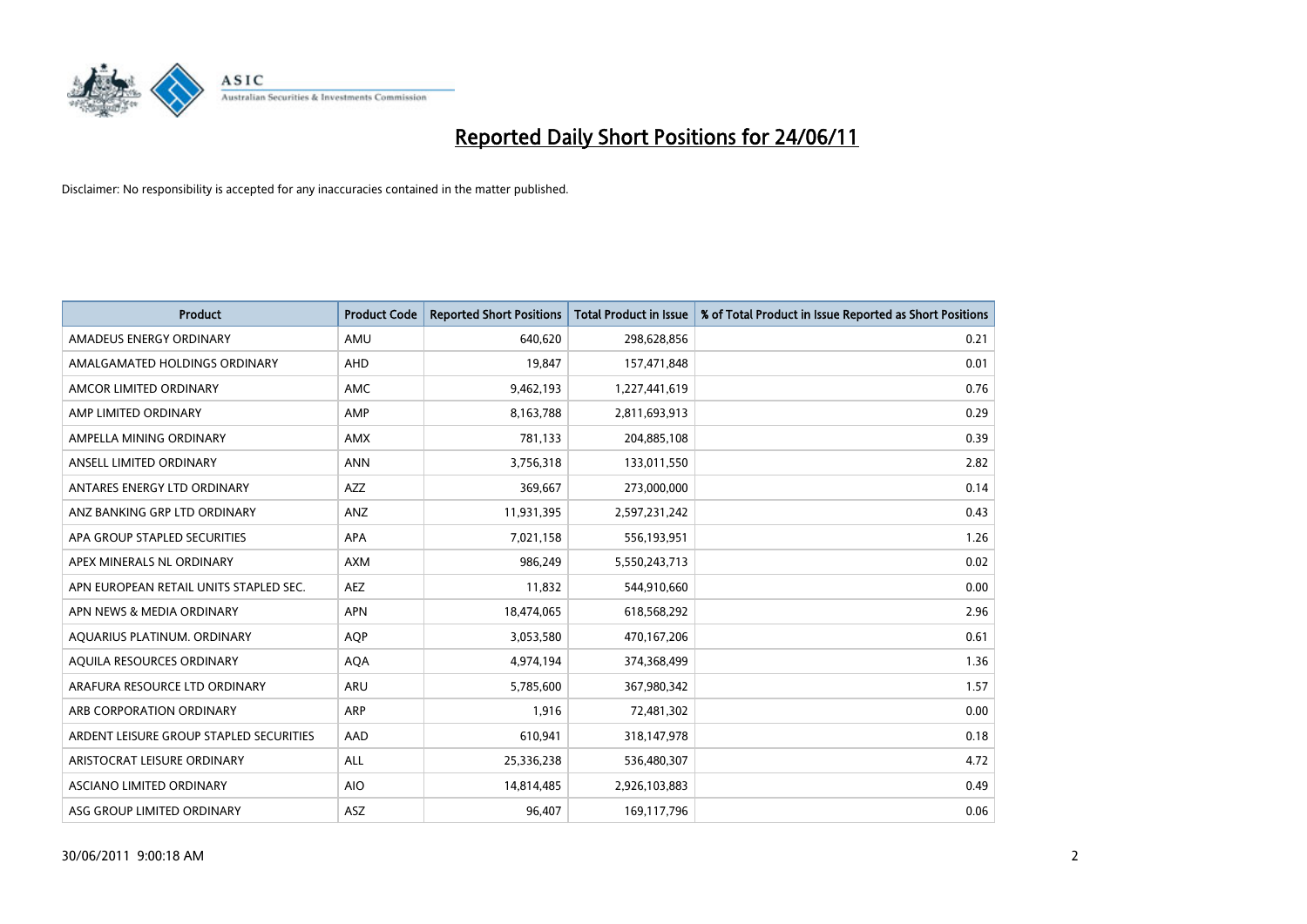

| <b>Product</b>                          | <b>Product Code</b> | <b>Reported Short Positions</b> | Total Product in Issue | % of Total Product in Issue Reported as Short Positions |
|-----------------------------------------|---------------------|---------------------------------|------------------------|---------------------------------------------------------|
| ASPEN GROUP ORD/UNITS STAPLED           | <b>APZ</b>          | 1,142,709                       | 579,826,041            | 0.18                                                    |
| ASPIRE MINING LTD ORDINARY              | <b>AKM</b>          | 240,442                         | 539,971,483            | 0.04                                                    |
| <b>ASTON RES LTD ORDINARY</b>           | <b>AZT</b>          | 203,846                         | 204,527,604            | 0.09                                                    |
| ASTRO JAP PROP GROUP STAPLED SECURITIES | AJA                 | 21,761                          | 58,445,002             | 0.04                                                    |
| ASX LIMITED ORDINARY                    | ASX                 | 1,232,740                       | 175,136,729            | 0.70                                                    |
| ATLANTIC LIMITED ORDINARY               | ATI                 | 23,460                          | 113,601,916            | 0.02                                                    |
| ATLAS IRON LIMITED ORDINARY             | AGO                 | 2,597,421                       | 825,891,142            | 0.29                                                    |
| AURORA OIL & GAS ORDINARY               | <b>AUT</b>          | 6,985,645                       | 409,865,343            | 1.72                                                    |
| AUSDRILL LIMITED ORDINARY               | <b>ASL</b>          | 708,425                         | 301,452,517            | 0.23                                                    |
| AUSENCO LIMITED ORDINARY                | AAX                 | 2,926,197                       | 122,987,022            | 2.37                                                    |
| AUSTAL LIMITED ORDINARY                 | ASB                 | 311,984                         | 188,069,638            | 0.16                                                    |
| <b>AUSTAR UNITED ORDINARY</b>           | <b>AUN</b>          | 2,521,124                       | 1,271,505,737          | 0.19                                                    |
| AUSTBROKERS HOLDINGS ORDINARY           | <b>AUB</b>          | 1,892                           | 54,658,736             | 0.00                                                    |
| AUSTIN ENGINEERING ORDINARY             | ANG                 | 40,230                          | 71,864,403             | 0.05                                                    |
| <b>AUSTRALAND ASSETS ASSETS</b>         | AAZPB               | 1,168                           | 2,750,000              | 0.04                                                    |
| AUSTRALAND PROPERTY STAPLED SECURITY    | <b>ALZ</b>          | 926,011                         | 576,846,597            | 0.15                                                    |
| AUSTRALIAN AGRICULT. ORDINARY           | AAC                 | 1,435,770                       | 311,968,824            | 0.46                                                    |
| AUSTRALIAN EDUCATION UNITS              | <b>AEU</b>          | 625,000                         | 175,465,397            | 0.36                                                    |
| AUSTRALIAN INFRASTR. UNITS/ORDINARY     | <b>AIX</b>          | 1,437,011                       | 620,733,944            | 0.23                                                    |
| AUSTRALIAN MINES LTD ORDINARY           | <b>AUZ</b>          | 1,400,000                       | 576,910,315            | 0.24                                                    |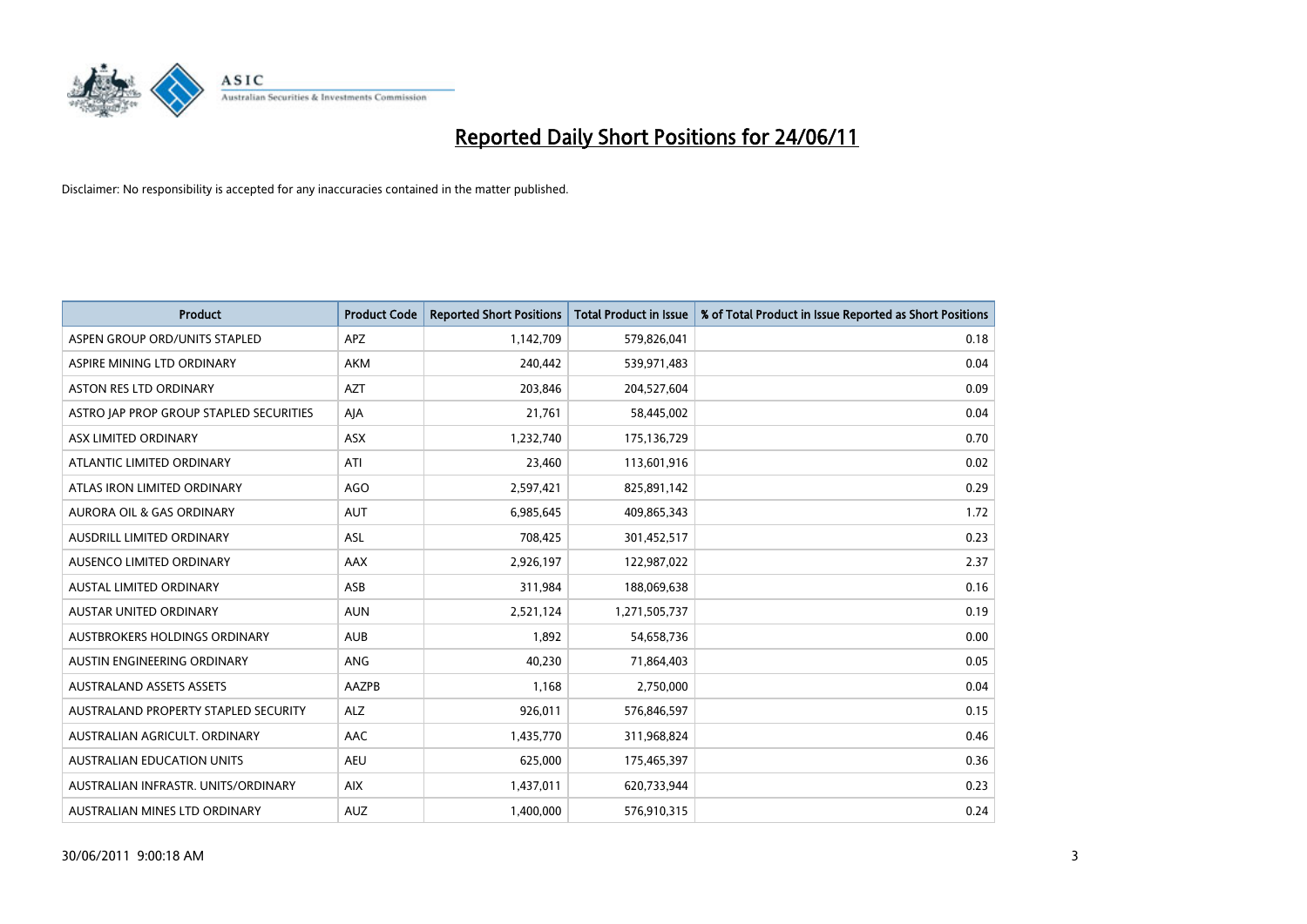

| <b>Product</b>                       | <b>Product Code</b> | <b>Reported Short Positions</b> | <b>Total Product in Issue</b> | % of Total Product in Issue Reported as Short Positions |
|--------------------------------------|---------------------|---------------------------------|-------------------------------|---------------------------------------------------------|
| AUSTRALIAN PHARM, ORDINARY           | API                 | 807,242                         | 488,115,883                   | 0.16                                                    |
| AUTOMOTIVE HOLDINGS ORDINARY         | <b>AHE</b>          | 109,801                         | 260, 345, 713                 | 0.04                                                    |
| AVEXA LIMITED ORDINARY               | <b>AVX</b>          | 243,657                         | 847,688,779                   | 0.03                                                    |
| AWE LIMITED ORDINARY                 | <b>AWE</b>          | 2,045,507                       | 521,871,941                   | 0.40                                                    |
| AZUMAH RESOURCES ORDINARY            | <b>AZM</b>          | 250,961                         | 281,650,355                   | 0.09                                                    |
| <b>BANDANNA ENERGY ORDINARY</b>      | <b>BND</b>          | 1,513,949                       | 427,175,482                   | 0.36                                                    |
| BANK OF QUEENSLAND. ORDINARY         | <b>BOO</b>          | 2,235,187                       | 225,369,547                   | 0.99                                                    |
| <b>BANNERMAN RESOURCES ORDINARY</b>  | <b>BMN</b>          | 435,353                         | 234,435,934                   | 0.18                                                    |
| <b>BASE RES LIMITED ORDINARY</b>     | <b>BSE</b>          | 319,084                         | 165,341,114                   | 0.20                                                    |
| <b>BATHURST RESOURCES ORDINARY</b>   | <b>BTU</b>          | 3,885,304                       | 666,141,330                   | 0.58                                                    |
| <b>BAUXITE RESOURCE LTD ORDINARY</b> | <b>BAU</b>          | 111,797                         | 235,379,896                   | 0.05                                                    |
| <b>BC IRON LIMITED ORDINARY</b>      | <b>BCI</b>          | 198,865                         | 94,381,000                    | 0.21                                                    |
| BEACH ENERGY LIMITED ORDINARY        | <b>BPT</b>          | 3,331,575                       | 1,102,788,311                 | 0.29                                                    |
| BEADELL RESOURCE LTD ORDINARY        | <b>BDR</b>          | 5,937,539                       | 622,372,828                   | 0.95                                                    |
| BENDIGO AND ADELAIDE ORDINARY        | <b>BEN</b>          | 3,929,115                       | 360,282,697                   | 1.08                                                    |
| BERKELEY RESOURCES ORDINARY          | <b>BKY</b>          | 776,300                         | 174,298,273                   | 0.43                                                    |
| BETASHARES ASX RES ETF UNITS         | <b>ORE</b>          | 158,220                         | 4,519,432                     | 3.50                                                    |
| BHP BILLITON LIMITED ORDINARY        | <b>BHP</b>          | 40,239,570                      | 3,209,181,688                 | 1.23                                                    |
| <b>BILLABONG ORDINARY</b>            | <b>BBG</b>          | 14,341,852                      | 254,037,587                   | 5.67                                                    |
| <b>BIOTA HOLDINGS ORDINARY</b>       | <b>BTA</b>          | 2,256,623                       | 181,417,556                   | 1.24                                                    |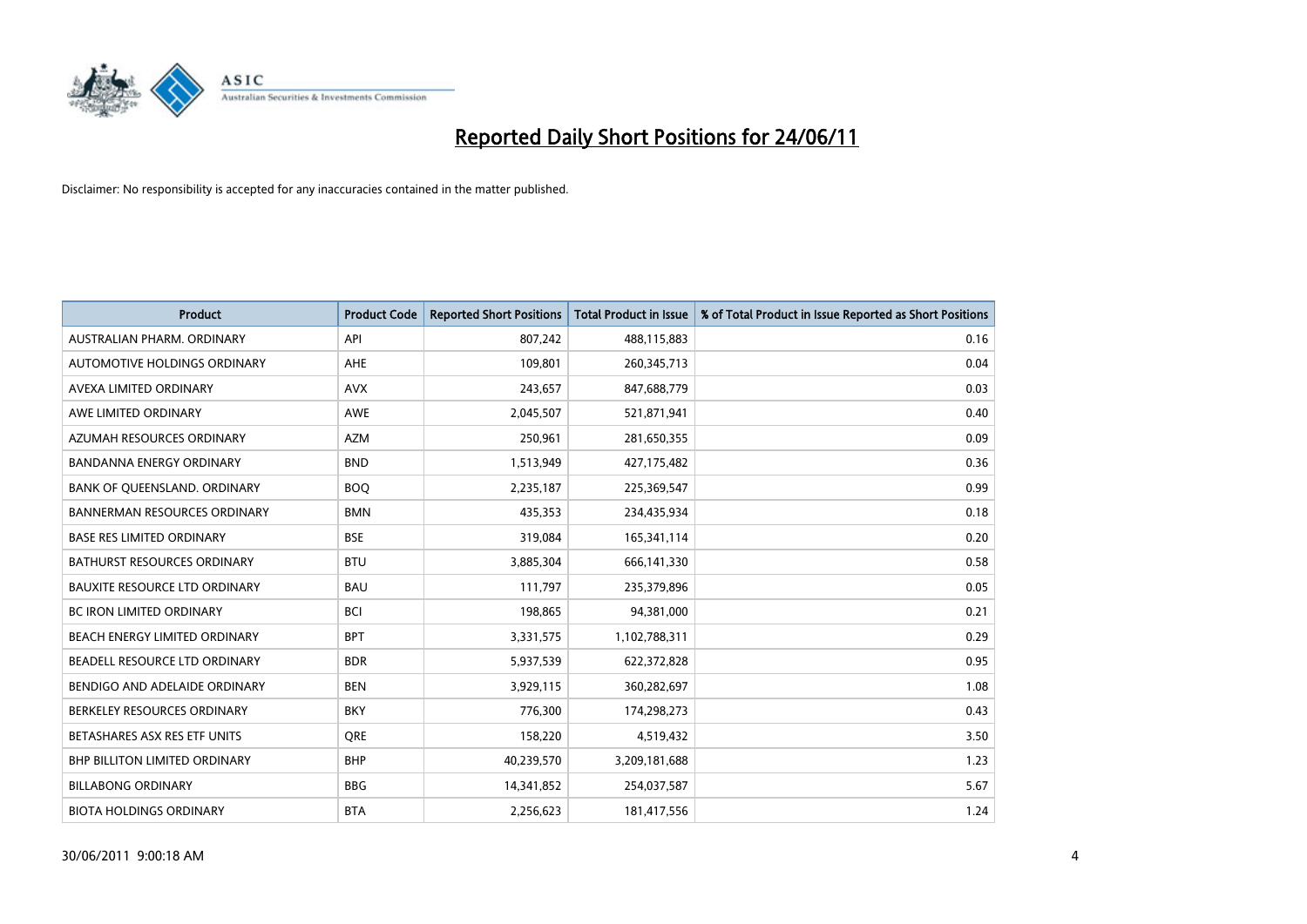

| <b>Product</b>                       | <b>Product Code</b> | <b>Reported Short Positions</b> | <b>Total Product in Issue</b> | % of Total Product in Issue Reported as Short Positions |
|--------------------------------------|---------------------|---------------------------------|-------------------------------|---------------------------------------------------------|
| <b>BISALLOY STEEL ORDINARY</b>       | <b>BIS</b>          | 84,480                          | 216,455,965                   | 0.04                                                    |
| BKI INVESTMENT LTD ORDINARY          | <b>BKI</b>          | 508                             | 422,863,407                   | 0.00                                                    |
| <b>BLACKMORES LIMITED ORDINARY</b>   | <b>BKL</b>          | 9,800                           | 16,744,292                    | 0.06                                                    |
| <b>BLACKTHORN RESOURCES ORDINARY</b> | <b>BTR</b>          | 35,848                          | 122,918,000                   | 0.03                                                    |
| <b>BLUESCOPE STEEL LTD ORDINARY</b>  | <b>BSL</b>          | 45,103,681                      | 1,842,207,385                 | 2.42                                                    |
| <b>BOART LONGYEAR ORDINARY</b>       | <b>BLY</b>          | 5,379,349                       | 461, 163, 412                 | 1.17                                                    |
| <b>BOOM LOGISTICS ORDINARY</b>       | <b>BOL</b>          | 488,570                         | 461,500,712                   | 0.10                                                    |
| BORAL LIMITED. ORDINARY              | <b>BLD</b>          | 24,128,664                      | 729,925,990                   | 3.30                                                    |
| BOTSWANA METALS LTD ORDINARY         | <b>BML</b>          | 7,000                           | 143,717,013                   | 0.00                                                    |
| <b>BOW ENERGY LIMITED ORDINARY</b>   | <b>BOW</b>          | 7,920,691                       | 349,517,229                   | 2.25                                                    |
| BRADKEN LIMITED ORDINARY             | <b>BKN</b>          | 2,041,514                       | 161,532,428                   | 1.27                                                    |
| <b>BRAMBLES LIMITED ORDINARY</b>     | <b>BXB</b>          | 21,903,669                      | 1,479,367,454                 | 1.45                                                    |
| BREVILLE GROUP LTD ORDINARY          | <b>BRG</b>          | 2,739                           | 129,995,322                   | 0.00                                                    |
| <b>BRICKWORKS LIMITED ORDINARY</b>   | <b>BKW</b>          | 17,674                          | 147,567,333                   | 0.01                                                    |
| <b>BROCKMAN RESOURCES ORDINARY</b>   | <b>BRM</b>          | 71,488                          | 144,803,151                   | 0.05                                                    |
| BT INVESTMENT MNGMNT ORDINARY        | <b>BTT</b>          | 556,779                         | 160,000,000                   | 0.35                                                    |
| <b>BURU ENERGY ORDINARY</b>          | <b>BRU</b>          | 5,533,251                       | 182,840,549                   | 3.03                                                    |
| <b>BWP TRUST ORDINARY UNITS</b>      | <b>BWP</b>          | 1,488,764                       | 520,012,793                   | 0.29                                                    |
| <b>CABCHARGE AUSTRALIA ORDINARY</b>  | CAB                 | 945,062                         | 120,437,014                   | 0.77                                                    |
| CALTEX AUSTRALIA ORDINARY            | <b>CTX</b>          | 4,157,455                       | 270,000,000                   | 1.52                                                    |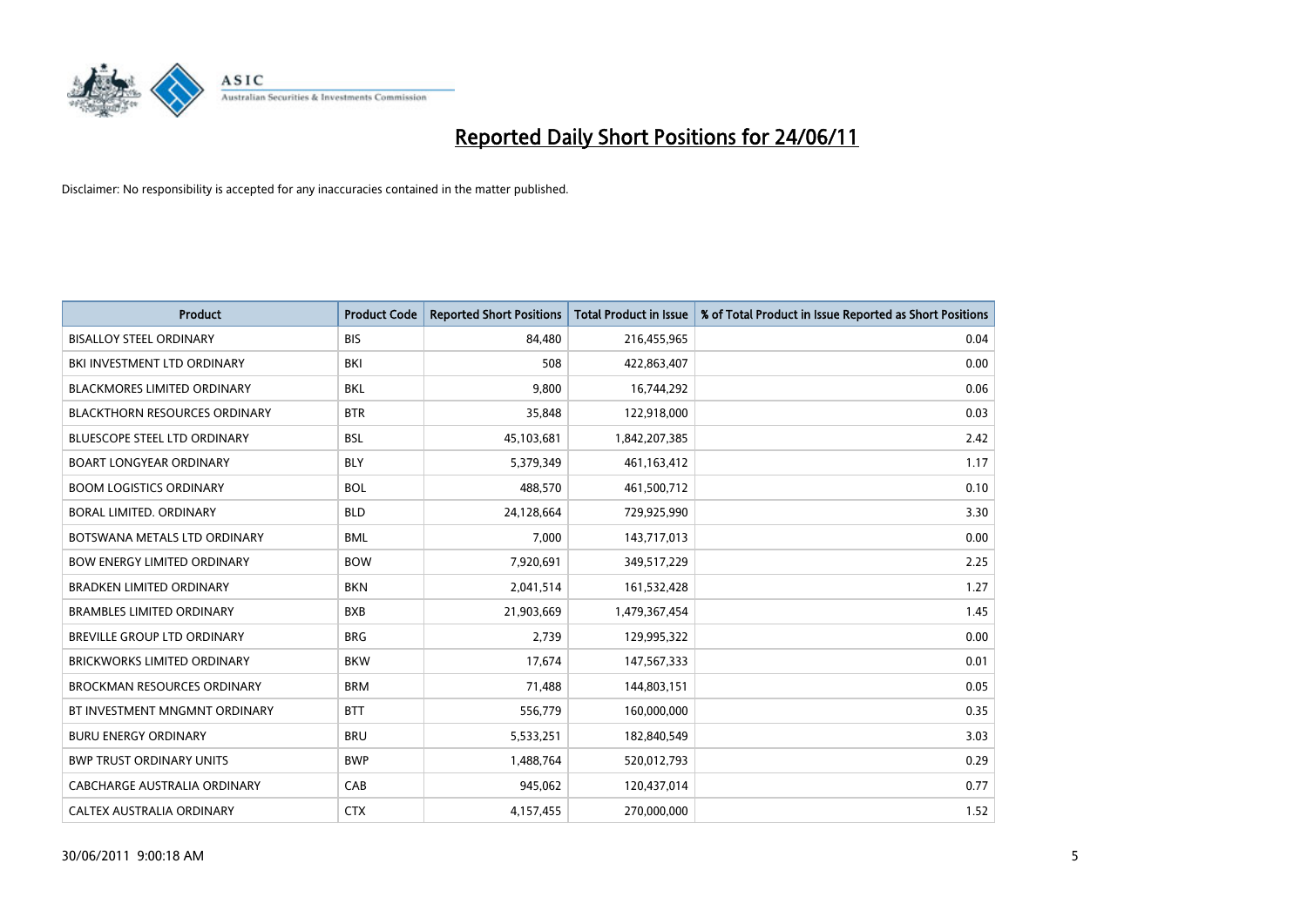

| <b>Product</b>                         | <b>Product Code</b> | <b>Reported Short Positions</b> | <b>Total Product in Issue</b> | % of Total Product in Issue Reported as Short Positions |
|----------------------------------------|---------------------|---------------------------------|-------------------------------|---------------------------------------------------------|
| <b>CAMPBELL BROTHERS ORDINARY</b>      | <b>CPB</b>          | 59,850                          | 67,503,411                    | 0.08                                                    |
| CAPE LAMBERT RES LTD ORDINARY          | <b>CFE</b>          | 1,390,766                       | 626,299,603                   | 0.21                                                    |
| CARABELLA RES LTD ORDINARY             | <b>CLR</b>          | 13,645                          | 81,626,580                    | 0.02                                                    |
| <b>CARBON ENERGY ORDINARY</b>          | <b>CNX</b>          | 1,651,530                       | 698,517,858                   | 0.23                                                    |
| <b>CARDNO LIMITED ORDINARY</b>         | CDD                 | 4,342                           | 107,405,725                   | 0.00                                                    |
| CARNARVON PETROLEUM ORDINARY           | <b>CVN</b>          | 4,301,557                       | 687,820,634                   | 0.63                                                    |
| <b>CARNEGIE WAVE ENERGY ORDINARY</b>   | <b>CWE</b>          | 83,000                          | 899,087,627                   | 0.01                                                    |
| CARPATHIAN RESOURCES ORDINARY          | <b>CPN</b>          | 75,000                          | 265,533,501                   | 0.03                                                    |
| CARPENTARIA EXP. LTD ORDINARY          | CAP                 | 9,777                           | 98,741,301                    | 0.01                                                    |
| CARSALES.COM LTD ORDINARY              | <b>CRZ</b>          | 8,348,094                       | 234,348,300                   | 3.54                                                    |
| CASH CONVERTERS ORD/DIV ACCESS         | CCV                 | 55,296                          | 379,761,025                   | 0.01                                                    |
| <b>CASPIAN OIL &amp; GAS ORDINARY</b>  | CIG                 | 50,000                          | 1,331,500,513                 | 0.00                                                    |
| CATALPA RESOURCES ORDINARY             | CAH                 | 770,095                         | 178,031,701                   | 0.43                                                    |
| <b>CEC GROUP LIMITED ORDINARY</b>      | <b>CEG</b>          | 1,750                           | 79,662,662                    | 0.00                                                    |
| <b>CELLNET GROUP ORDINARY</b>          | <b>CLT</b>          | 1,342                           | 61,286,754                    | 0.00                                                    |
| CENTRAL PETROLEUM ORDINARY             | <b>CTP</b>          | 11,455                          | 982,298,842                   | 0.00                                                    |
| CENTRO PROPERTIES UNITS/ORD STAPLED    | <b>CNP</b>          | 2,537                           | 972,414,514                   | 0.00                                                    |
| CENTRO RETAIL GROUP STAPLED SECURITIES | <b>CER</b>          | 1,333,753                       | 2,286,399,424                 | 0.06                                                    |
| <b>CERAMIC FUEL CELLS ORDINARY</b>     | CFU                 | 1,107,919                       | 1,201,353,566                 | 0.09                                                    |
| <b>CFS RETAIL PROPERTY UNITS</b>       | <b>CFX</b>          | 30,384,711                      | 2,839,591,911                 | 1.05                                                    |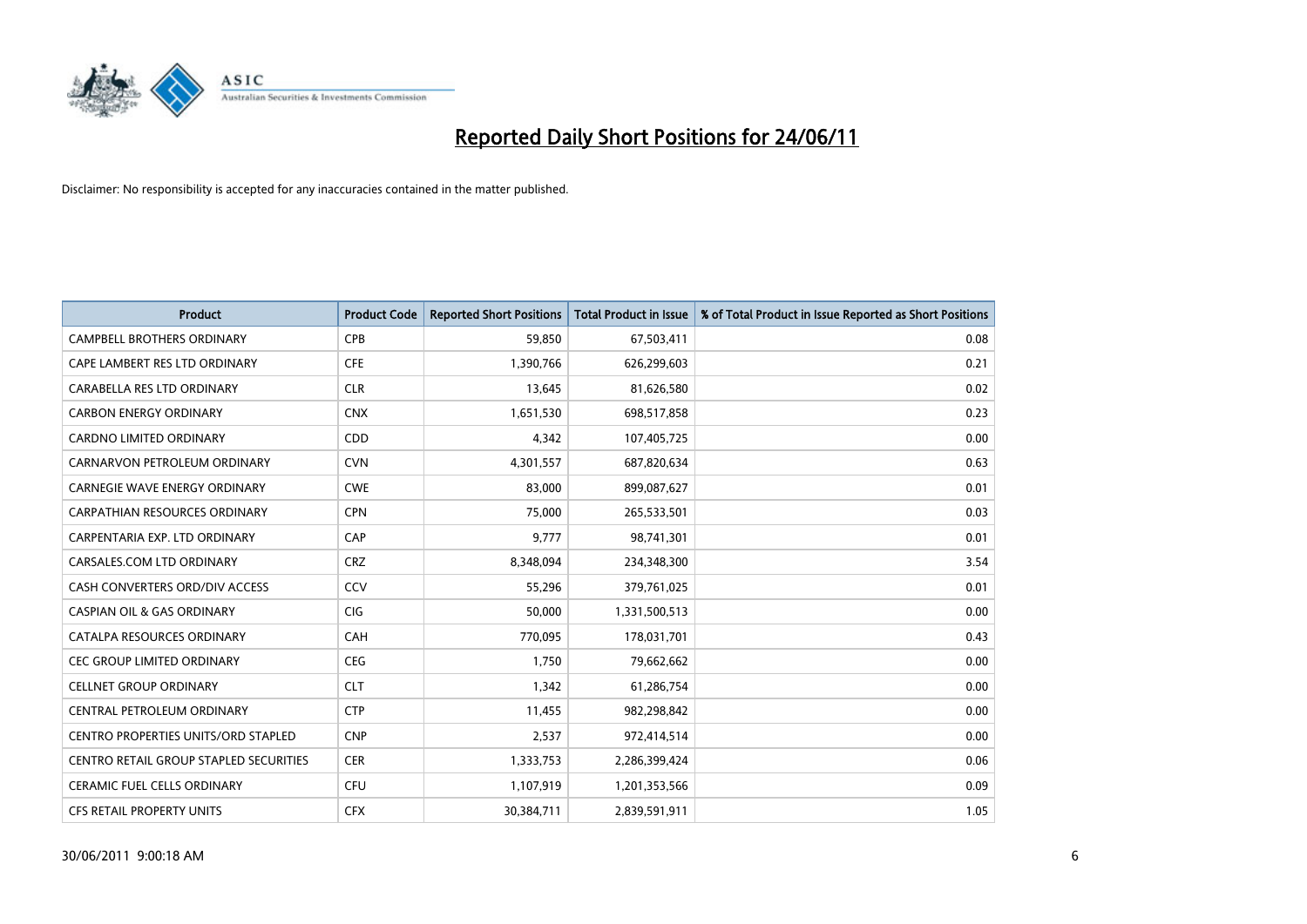

| <b>Product</b>                           | <b>Product Code</b> | <b>Reported Short Positions</b> | <b>Total Product in Issue</b> | % of Total Product in Issue Reported as Short Positions |
|------------------------------------------|---------------------|---------------------------------|-------------------------------|---------------------------------------------------------|
| CGA MINING LIMITED ORDINARY              | <b>CGX</b>          | 205,000                         | 333,265,726                   | 0.06                                                    |
| <b>CHALLENGER DIV.PRO. STAPLED UNITS</b> | <b>CDI</b>          | 85,347                          | 908,316,513                   | 0.01                                                    |
| <b>CHALLENGER INFRAST, STAPLED UNITS</b> | <b>CIF</b>          | 5,343                           | 316,223,785                   | 0.00                                                    |
| <b>CHALLENGER LIMITED ORDINARY</b>       | CGF                 | 7,035,025                       | 498,608,162                   | 1.41                                                    |
| CHANDLER MACLEOD LTD ORDINARY            | <b>CMG</b>          | 11,970                          | 463,971,344                   | 0.00                                                    |
| CHARTER HALL GROUP STAPLED US PROHIBIT.  | <b>CHC</b>          | 1,124,820                       | 306,341,814                   | 0.36                                                    |
| <b>CHARTER HALL OFFICE UNIT</b>          | COO                 | 3,337,761                       | 493,319,730                   | 0.69                                                    |
| <b>CHARTER HALL RETAIL UNITS</b>         | <b>COR</b>          | 444.041                         | 305,200,723                   | 0.14                                                    |
| CITIGOLD CORP LTD ORDINARY               | <b>CTO</b>          | 2,059,217                       | 1,105,078,301                 | 0.18                                                    |
| <b>CLARIUS GRP LTD ORDINARY</b>          | <b>CND</b>          | 192,612                         | 88,161,315                    | 0.22                                                    |
| CLINUVEL PHARMACEUT, ORDINARY            | CUV                 | 4,127                           | 30,381,706                    | 0.01                                                    |
| <b>CLOUGH LIMITED ORDINARY</b>           | <b>CLO</b>          | 228,649                         | 769,801,269                   | 0.03                                                    |
| <b>COAL &amp; ALLIED ORDINARY</b>        | <b>CNA</b>          | 19,720                          | 86,584,735                    | 0.01                                                    |
| COAL OF AFRICA LTD ORDINARY              | <b>CZA</b>          | 423,512                         | 531,139,661                   | 0.08                                                    |
| <b>COALSPUR MINES LTD ORDINARY</b>       | CPL                 | 2,124,197                       | 567,117,594                   | 0.36                                                    |
| <b>COALWORKS LIMITED ORDINARY</b>        | <b>CWK</b>          | 112,725                         | 149,088,955                   | 0.08                                                    |
| COCA-COLA AMATIL ORDINARY                | <b>CCL</b>          | 3,242,086                       | 757,981,346                   | 0.42                                                    |
| COCHLEAR LIMITED ORDINARY                | <b>COH</b>          | 942,553                         | 56,745,023                    | 1.64                                                    |
| <b>COCKATOO COAL ORDINARY</b>            | <b>COK</b>          | 10,454,045                      | 1,016,096,908                 | 1.03                                                    |
| COFFEY INTERNATIONAL ORDINARY            | <b>COF</b>          | 30,284                          | 134,066,081                   | 0.02                                                    |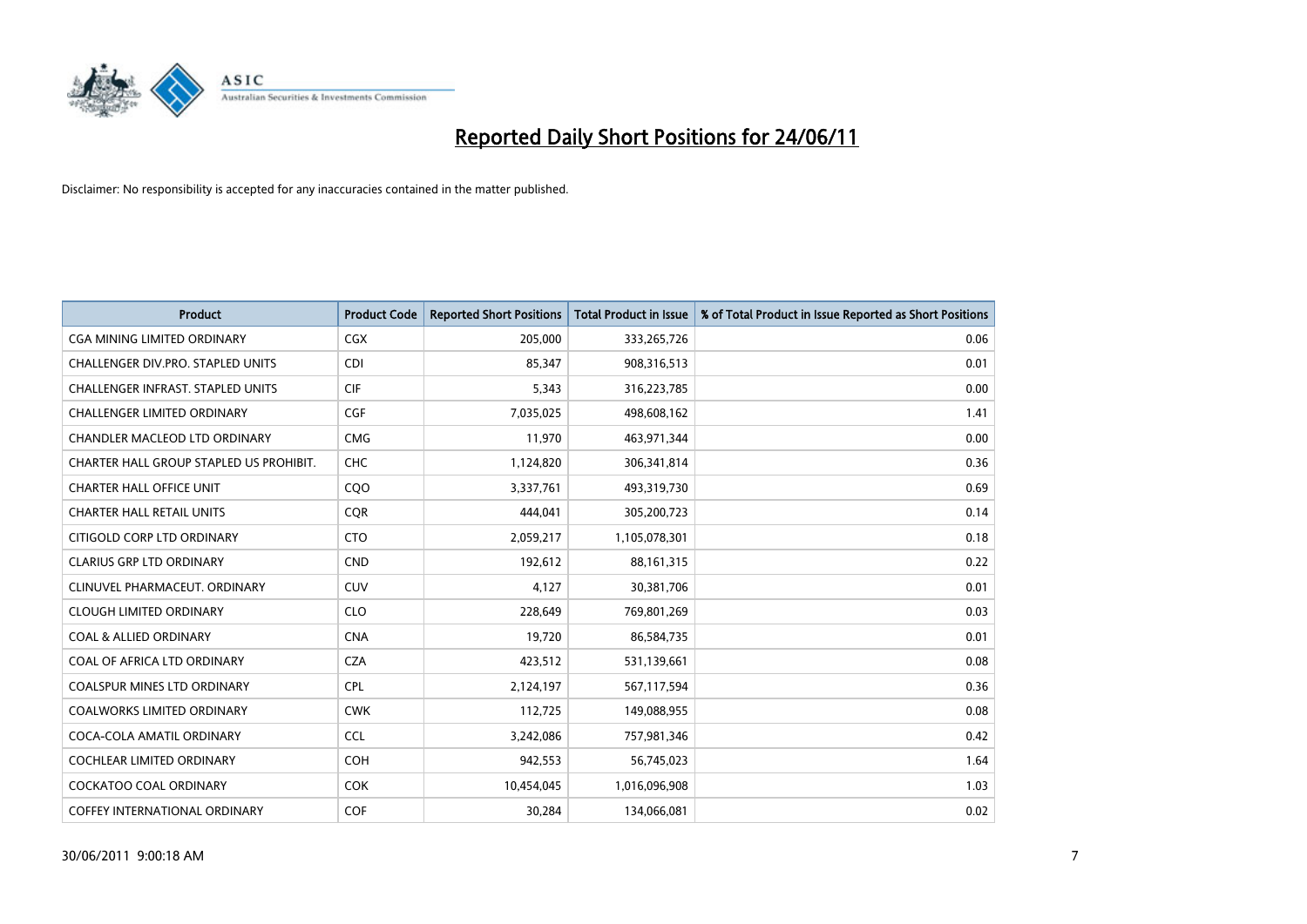

| <b>Product</b>                          | <b>Product Code</b> | <b>Reported Short Positions</b> | <b>Total Product in Issue</b> | % of Total Product in Issue Reported as Short Positions |
|-----------------------------------------|---------------------|---------------------------------|-------------------------------|---------------------------------------------------------|
| <b>COKAL LTD ORDINARY</b>               | <b>CKA</b>          | 392,815                         | 128,495,735                   | 0.31                                                    |
| COMMONWEALTH BANK, ORDINARY             | CBA                 | 19,089,930                      | 1,558,637,244                 | 1.20                                                    |
| <b>COMMONWEALTH PROP ORDINARY UNITS</b> | <b>CPA</b>          | 47,902,633                      | 2,449,599,711                 | 1.97                                                    |
| <b>COMPASS RESOURCES ORDINARY</b>       | <b>CMR</b>          | 160,952                         | 147,402,920                   | 0.11                                                    |
| <b>COMPUTERSHARE LTD ORDINARY</b>       | <b>CPU</b>          | 5,584,166                       | 555,664,059                   | 0.97                                                    |
| CONNECTEAST GROUP STAPLED               | CEU                 | 20,658,599                      | 3,940,145,951                 | 0.53                                                    |
| CONQUEST MINING ORDINARY                | COT                 | 641,124                         | 583,241,478                   | 0.10                                                    |
| CONSOLIDATED MEDIA, ORDINARY            | <b>CMJ</b>          | 3,438,501                       | 561,834,996                   | 0.61                                                    |
| CONTANGO MICROCAP ORDINARY              | <b>CTN</b>          | 7,500                           | 146,423,793                   | 0.01                                                    |
| CONTINENTAL COAL LTD ORDINARY           | CCC                 | 729,225                         | 1,980,616,757                 | 0.04                                                    |
| <b>COOPER ENERGY LTD ORDINARY</b>       | <b>COE</b>          | 307,754                         | 292,576,001                   | 0.10                                                    |
| COPPER STRIKE LTD ORDINARY              | <b>CSE</b>          | 714                             | 129,455,571                   | 0.00                                                    |
| <b>CORDLIFE LIMITED ORDINARY</b>        | CBB                 |                                 | 150,887,354                   | 0.00                                                    |
| <b>COUNT FINANCIAL ORDINARY</b>         | COU                 | 742,289                         | 262,212,976                   | 0.29                                                    |
| <b>CREDIT CORP GROUP ORDINARY</b>       | <b>CCP</b>          | 13,327                          | 45,210,752                    | 0.03                                                    |
| <b>CRESCENT GOLD ORDINARY</b>           | <b>CRE</b>          | 120,000                         | 1,100,789,687                 | 0.01                                                    |
| <b>CROMWELL PROP STAPLED SECURITIES</b> | <b>CMW</b>          | 349,227                         | 964,737,315                   | 0.04                                                    |
| <b>CROWN LIMITED ORDINARY</b>           | <b>CWN</b>          | 4,194,206                       | 754,131,800                   | 0.54                                                    |
| <b>CRUSADER RESOURCES ORDINARY</b>      | CAS                 | 3,833                           | 90,416,040                    | 0.00                                                    |
| <b>CSG LIMITED ORDINARY</b>             | CSV                 | 1,044,357                       | 282,567,499                   | 0.37                                                    |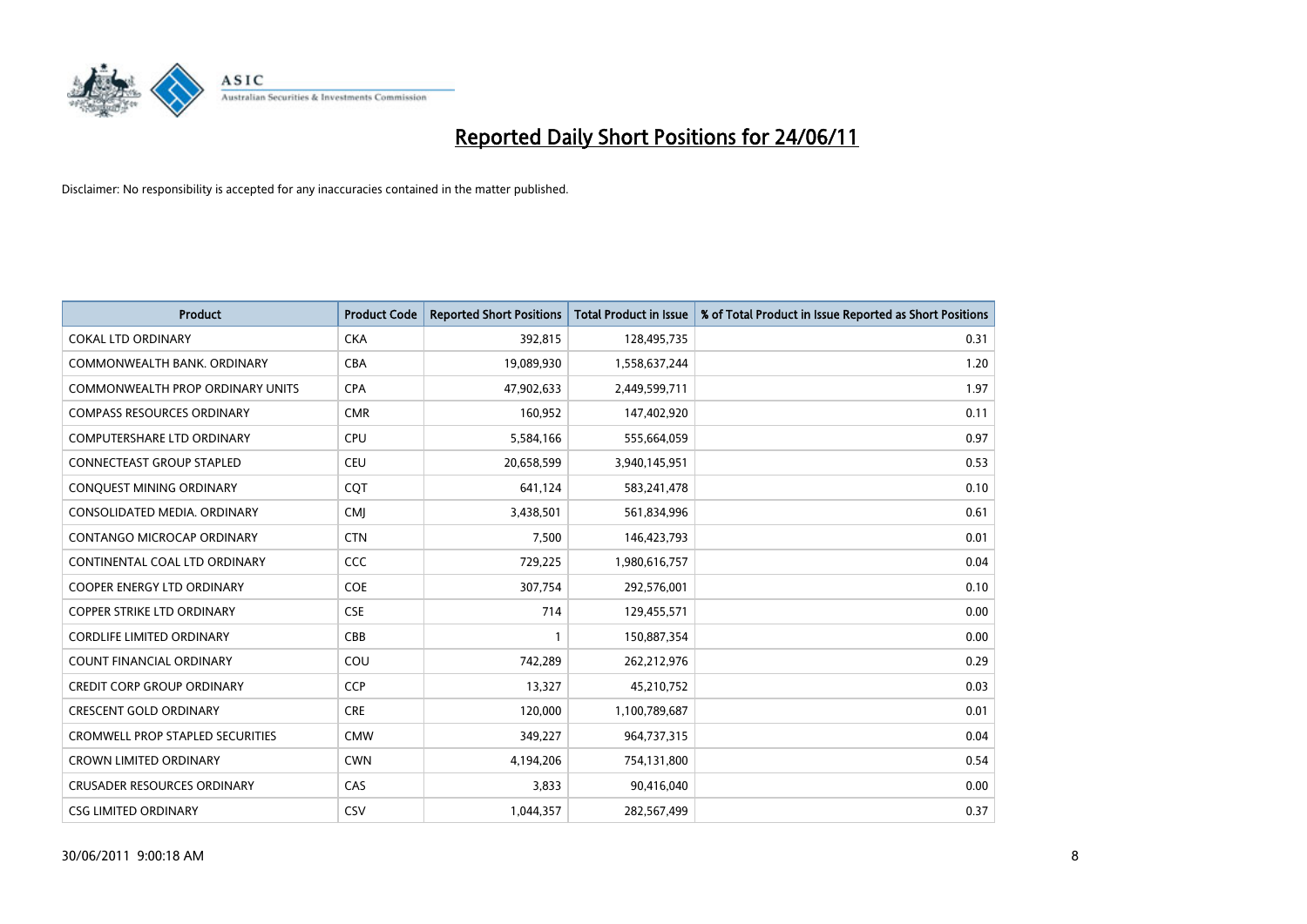

| <b>Product</b>                     | <b>Product Code</b> | <b>Reported Short Positions</b> | <b>Total Product in Issue</b> | % of Total Product in Issue Reported as Short Positions |
|------------------------------------|---------------------|---------------------------------|-------------------------------|---------------------------------------------------------|
| <b>CSL LIMITED ORDINARY</b>        | CSL                 | 7,516,984                       | 527,960,909                   | 1.41                                                    |
| <b>CSR LIMITED ORDINARY</b>        | <b>CSR</b>          | 17,156,066                      | 506,000,315                   | 3.38                                                    |
| <b>CUDECO LIMITED ORDINARY</b>     | CDU                 | 832,644                         | 145,512,643                   | 0.56                                                    |
| <b>CUSTOMERS LIMITED ORDINARY</b>  | <b>CUS</b>          | 129,815                         | 134,869,357                   | 0.10                                                    |
| DART ENERGY LTD ORDINARY           | <b>DTE</b>          | 5,693,793                       | 720,674,545                   | 0.78                                                    |
| DAVID JONES LIMITED ORDINARY       | <b>DJS</b>          | 28,518,749                      | 520,751,395                   | 5.45                                                    |
| DECMIL GROUP LIMITED ORDINARY      | <b>DCG</b>          | 46,005                          | 124,204,568                   | 0.03                                                    |
| DEEP YELLOW LIMITED ORDINARY       | <b>DYL</b>          | 15,876                          | 1,127,534,458                 | 0.00                                                    |
| DEVINE LIMITED ORDINARY            | <b>DVN</b>          | 1,000                           | 634,918,223                   | 0.00                                                    |
| DEXUS PROPERTY GROUP STAPLED UNITS | <b>DXS</b>          | 46,065,365                      | 4,839,024,176                 | 0.95                                                    |
| DISCOVERY METALS LTD ORDINARY      | <b>DML</b>          | 5,285,826                       | 437,114,481                   | 1.19                                                    |
| DOMINO PIZZA ENTERPR ORDINARY      | <b>DMP</b>          | 251,074                         | 68,407,674                    | 0.37                                                    |
| DOWNER EDI LIMITED ORDINARY        | <b>DOW</b>          | 6,718,173                       | 429,100,296                   | 1.57                                                    |
| DRAGON MINING LTD ORDINARY         | <b>DRA</b>          | 7,251                           | 75,170,613                    | 0.01                                                    |
| DUET GROUP STAPLED US PROHIBIT.    | <b>DUE</b>          | 2,019,375                       | 909,692,991                   | 0.22                                                    |
| DULUXGROUP LIMITED ORDINARY        | <b>DLX</b>          | 3,492,418                       | 367,456,259                   | 0.94                                                    |
| DWS ADVANCED ORDINARY              | <b>DWS</b>          | 170,464                         | 132,362,763                   | 0.13                                                    |
| EASTERN STAR GAS ORDINARY          | ESG                 | 9,391,273                       | 991,567,041                   | 0.94                                                    |
| ECHO ENTERTAINMENT ORDINARY        | <b>EGP</b>          | 1,769,941                       | 688,019,737                   | 0.25                                                    |
| EDT RETAIL TRUST UNITS             | <b>EDT</b>          | 99,457                          | 4,700,290,868                 | 0.00                                                    |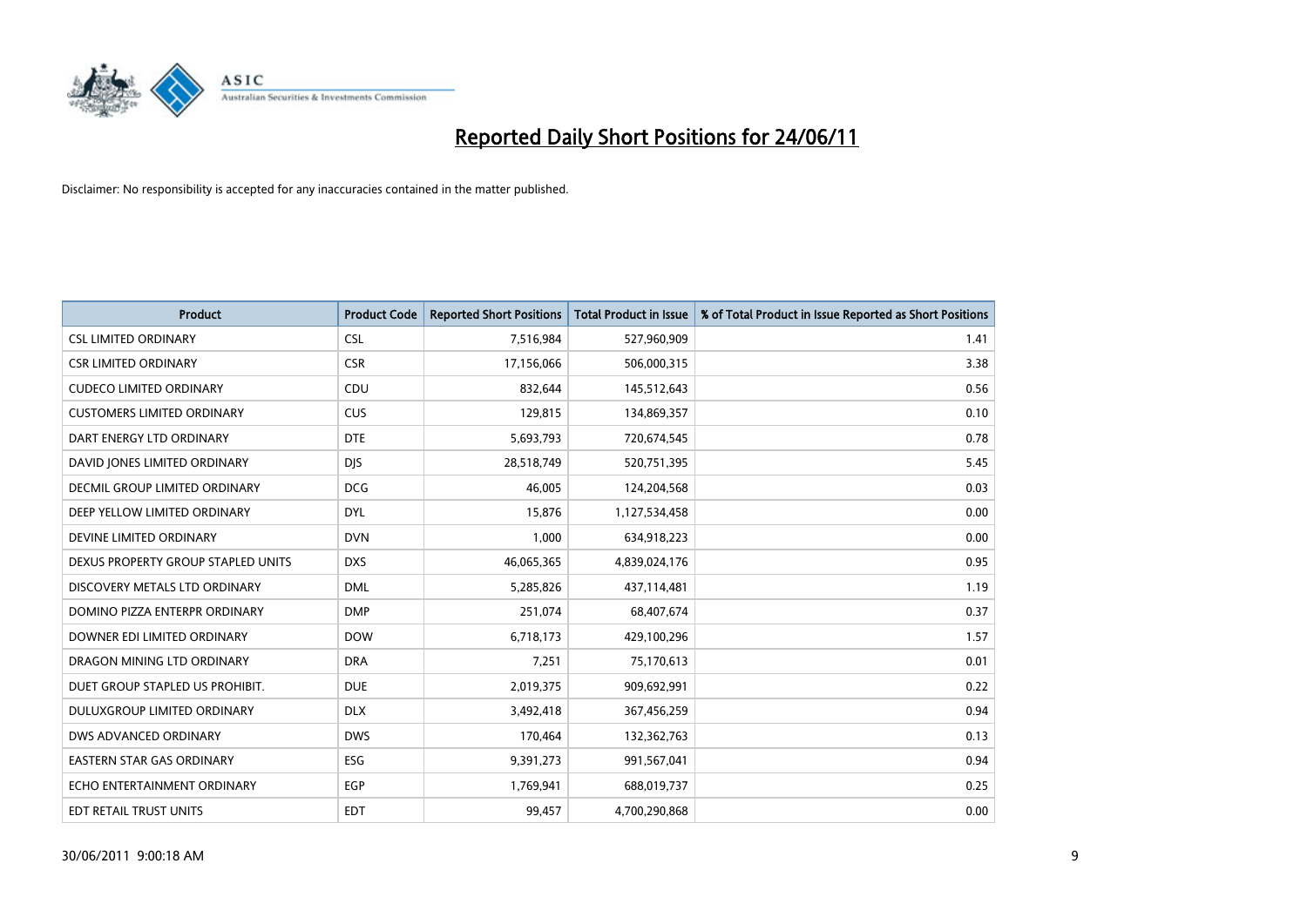

| <b>Product</b>                            | <b>Product Code</b> | <b>Reported Short Positions</b> | Total Product in Issue | % of Total Product in Issue Reported as Short Positions |
|-------------------------------------------|---------------------|---------------------------------|------------------------|---------------------------------------------------------|
| <b>ELDERS LIMITED ORDINARY</b>            | <b>ELD</b>          | 15,302,641                      | 448,598,480            | 3.39                                                    |
| ELDORADO GOLD CORP CDI 1:1                | EAU                 | 19,070                          | 12,695,323             | 0.14                                                    |
| ELEMENTAL MINERALS ORDINARY               | <b>ELM</b>          | 99,750                          | 171,284,443            | 0.06                                                    |
| ELEMENTOS LIMITED ORDINARY                | <b>ELT</b>          | 8                               | 77,068,979             | 0.00                                                    |
| ELIXIR PETROLEUM LTD ORDINARY             | <b>EXR</b>          | 324,400                         | 188,988,472            | 0.17                                                    |
| <b>EMECO HOLDINGS ORDINARY</b>            | <b>EHL</b>          | 1,771,688                       | 631,237,586            | 0.27                                                    |
| ENERGY RESOURCES ORDINARY 'A'             | <b>ERA</b>          | 4,390,340                       | 190,737,934            | 2.29                                                    |
| ENERGY WORLD CORPOR. ORDINARY             | <b>EWC</b>          | 22,082,923                      | 1,561,166,672          | 1.40                                                    |
| <b>ENTEK ENERGY LTD ORDINARY</b>          | ETE                 | 489.903                         | 510,657,387            | 0.10                                                    |
| <b>ENTELLECT LIMITED ORDINARY</b>         | <b>ESN</b>          | 464,050                         | 87,239,240             | 0.53                                                    |
| ENVESTRA LIMITED ORDINARY                 | <b>ENV</b>          | 3,600,983                       | 1,468,560,201          | 0.24                                                    |
| EQUINOX MINERALS LTD CHESS DEPOSITARY INT | EQN                 | 420,104                         | 879,495,876            | 0.04                                                    |
| EVEREST FINANCIAL ORDINARY                | EFG                 | 4,300                           | 25,143,824             | 0.02                                                    |
| EXTRACT RESOURCES ORDINARY                | <b>EXT</b>          | 901,866                         | 251,191,285            | 0.34                                                    |
| FAIRFAX MEDIA LTD ORDINARY                | <b>FXJ</b>          | 292,096,596                     | 2,351,955,725          | 12.40                                                   |
| <b>FAR LTD ORDINARY</b>                   | <b>FAR</b>          | 21,000,000                      | 1,245,351,164          | 1.69                                                    |
| FERRAUS LIMITED ORDINARY                  | <b>FRS</b>          | 31,559                          | 249,598,565            | 0.01                                                    |
| FISHER & PAYKEL APP. ORDINARY             | <b>FPA</b>          | 18,298                          | 724,235,162            | 0.00                                                    |
| FISHER & PAYKEL H. ORDINARY               | <b>FPH</b>          | 2,385,266                       | 520,473,867            | 0.46                                                    |
| FKP PROPERTY GROUP STAPLED SECURITIES     | <b>FKP</b>          | 21,114,689                      | 1,184,196,147          | 1.79                                                    |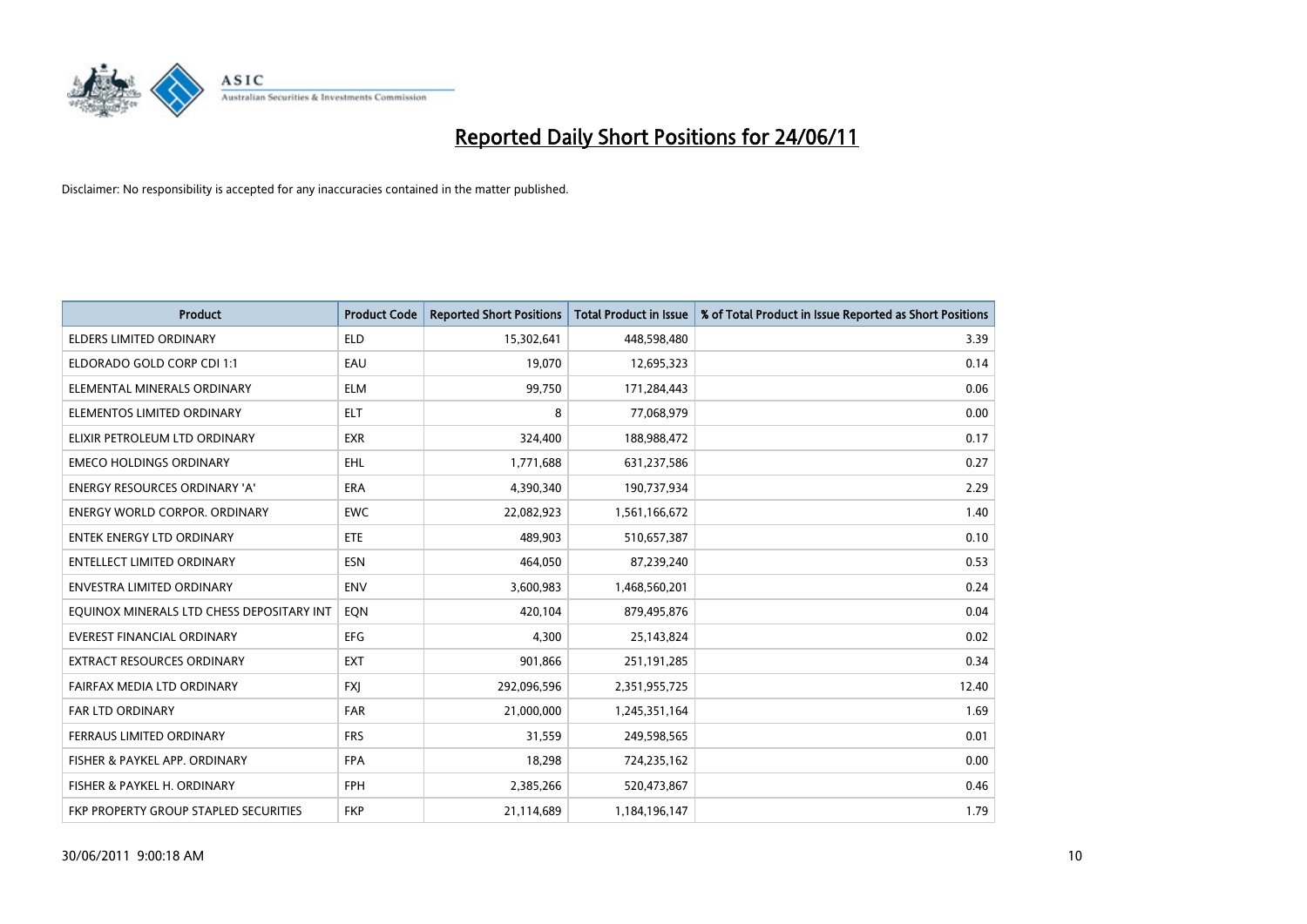

| <b>Product</b>                       | <b>Product Code</b> | <b>Reported Short Positions</b> | <b>Total Product in Issue</b> | % of Total Product in Issue Reported as Short Positions |
|--------------------------------------|---------------------|---------------------------------|-------------------------------|---------------------------------------------------------|
| FLEETWOOD CORP ORDINARY              | <b>FWD</b>          | 460.546                         | 57,847,937                    | 0.80                                                    |
| <b>FLETCHER BUILDING ORDINARY</b>    | <b>FBU</b>          | 5,290,446                       | 678,573,570                   | 0.78                                                    |
| FLEXIGROUP LIMITED ORDINARY          | <b>FXL</b>          | 57,572                          | 276,292,173                   | 0.02                                                    |
| <b>FLIGHT CENTRE ORDINARY</b>        | <b>FLT</b>          | 4,267,534                       | 99,946,094                    | 4.27                                                    |
| FLINDERS MINES LTD ORDINARY          | <b>FMS</b>          | 21,009,126                      | 1,820,839,571                 | 1.14                                                    |
| <b>FOCUS MINERALS LTD ORDINARY</b>   | <b>FML</b>          | 6,339,999                       | 3,440,515,431                 | 0.18                                                    |
| <b>FORGE GROUP LIMITED ORDINARY</b>  | FGE                 | 36,665                          | 82,924,014                    | 0.04                                                    |
| FORTE ENERGY NL ORDINARY             | <b>FTE</b>          | 2,658,986                       | 695,589,311                   | 0.38                                                    |
| FORTESCUE METALS GRP ORDINARY        | <b>FMG</b>          | 33,705,272                      | 3,113,348,659                 | 1.10                                                    |
| <b>FOSTER'S GROUP ORDINARY</b>       | FGL                 | 8,612,073                       | 1,940,894,542                 | 0.42                                                    |
| FTD CORPORATION ORDINARY             | <b>FTD</b>          | 8,088                           | 36,474,593                    | 0.02                                                    |
| FUNTASTIC LIMITED ORDINARY           | <b>FUN</b>          | 322,528                         | 340,997,682                   | 0.09                                                    |
| <b>G.U.D. HOLDINGS ORDINARY</b>      | <b>GUD</b>          | 307,891                         | 69,089,611                    | 0.45                                                    |
| <b>GALAXY RESOURCES ORDINARY</b>     | <b>GXY</b>          | 493,439                         | 323,327,000                   | 0.15                                                    |
| <b>GEODYNAMICS LIMITED ORDINARY</b>  | GDY                 | 108,692                         | 336,892,832                   | 0.04                                                    |
| <b>GINDALBIE METALS LTD ORDINARY</b> | <b>GBG</b>          | 46,842,221                      | 935,615,590                   | 5.00                                                    |
| <b>GLOBAL MINING ORDINARY</b>        | <b>GMI</b>          | 8,951                           | 191,820,968                   | 0.00                                                    |
| <b>GLOUCESTER COAL ORDINARY</b>      | GCL                 | 480,101                         | 165,982,891                   | 0.31                                                    |
| <b>GME RESOURCES LTD ORDINARY</b>    | <b>GME</b>          | 800                             | 322,635,902                   | 0.00                                                    |
| <b>GOLD ONE INT LTD ORDINARY</b>     | GDO                 | 1,140,334                       | 808,716,731                   | 0.14                                                    |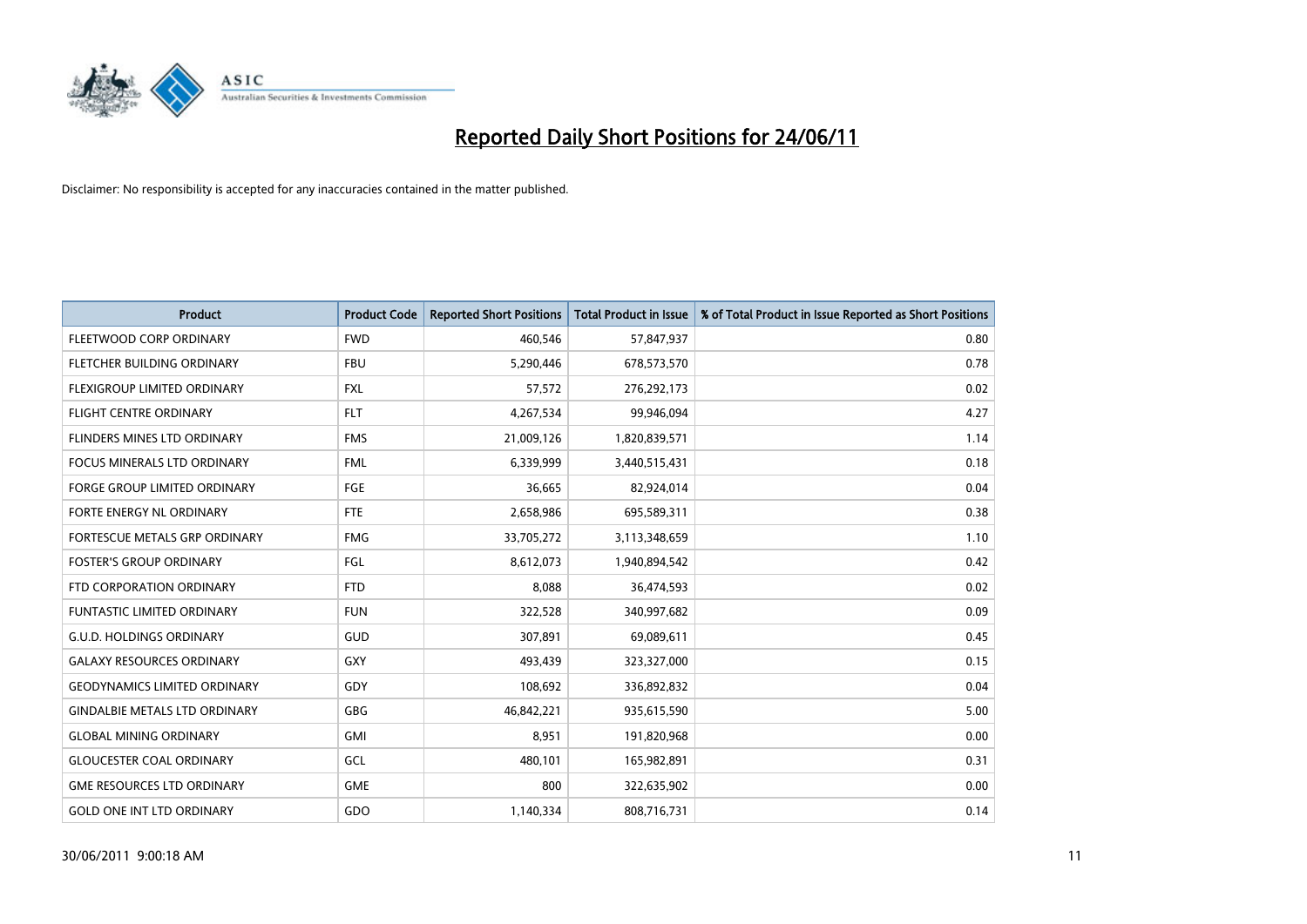

| <b>Product</b>                                   | <b>Product Code</b> | <b>Reported Short Positions</b> | <b>Total Product in Issue</b> | % of Total Product in Issue Reported as Short Positions |
|--------------------------------------------------|---------------------|---------------------------------|-------------------------------|---------------------------------------------------------|
| <b>GOLD ROAD RES LTD ORDINARY</b>                | GOR                 | 808,196                         | 298,904,971                   | 0.27                                                    |
| <b>GOLDEN WEST RESOURCE ORDINARY</b>             | <b>GWR</b>          | 1,617                           | 192,082,567                   | 0.00                                                    |
| <b>GOODMAN FIELDER, ORDINARY</b>                 | <b>GFF</b>          | 30,738,875                      | 1,380,386,438                 | 2.23                                                    |
| GOODMAN GROUP STAPLED US PROHIBIT.               | <b>GMG</b>          | 41,901,597                      | 7,394,607,411                 | 0.57                                                    |
| <b>GPT GROUP STAPLED SEC.</b>                    | <b>GPT</b>          | 17,725,717                      | 1,855,529,431                 | 0.95                                                    |
| <b>GRAINCORP LIMITED A CLASS ORDINARY</b>        | <b>GNC</b>          | 545,663                         | 198,318,900                   | 0.27                                                    |
| <b>GRANGE RESOURCES, ORDINARY</b>                | <b>GRR</b>          | 47,174                          | 1,153,181,487                 | 0.00                                                    |
| <b>GREENCAP LIMITED ORDINARY</b>                 | GCG                 |                                 | 262,515,385                   | 0.00                                                    |
| <b>GREENLAND MIN EN LTD ORDINARY</b>             | GGG                 | 1,347,334                       | 375,793,716                   | 0.35                                                    |
| <b>GRYPHON MINERALS LTD ORDINARY</b>             | GRY                 | 4,880,431                       | 299,922,058                   | 1.63                                                    |
| <b>GUILDFORD COAL LTD ORDINARY</b>               | <b>GUF</b>          | 848,029                         | 213,532,609                   | 0.40                                                    |
| <b>GUINNESS PEAT GROUP. CHESS DEPOSITARY INT</b> | GPG                 | 2,611,276                       | 296,096,600                   | 0.88                                                    |
| <b>GUIARAT NRE COAL LTD ORDINARY</b>             | <b>GNM</b>          | 34,123                          | 990,955,858                   | 0.00                                                    |
| <b>GUNNS LIMITED ORDINARY</b>                    | <b>GNS</b>          | 58,831,736                      | 848,401,559                   | 6.93                                                    |
| <b>GWA GROUP LTD ORDINARY</b>                    | <b>GWA</b>          | 4,941,283                       | 301,525,014                   | 1.63                                                    |
| HARVEY NORMAN ORDINARY                           | <b>HVN</b>          | 40,470,696                      | 1,062,316,784                 | 3.81                                                    |
| HASTIE GROUP LIMITED ORDINARY                    | <b>HST</b>          | 1,171,907                       | 275,748,631                   | 0.42                                                    |
| HASTINGS DIVERSIFIED STAPLED SECURITY            | <b>HDF</b>          | 1,101,342                       | 529,187,294                   | 0.21                                                    |
| <b>HEARTWARE INT INC CDI 35:1</b>                | <b>HIN</b>          | 272,008                         | 48,598,550                    | 0.56                                                    |
| <b>HENDERSON GROUP CDI 1:1</b>                   | <b>HGG</b>          | 6,439,978                       | 596,893,247                   | 1.09                                                    |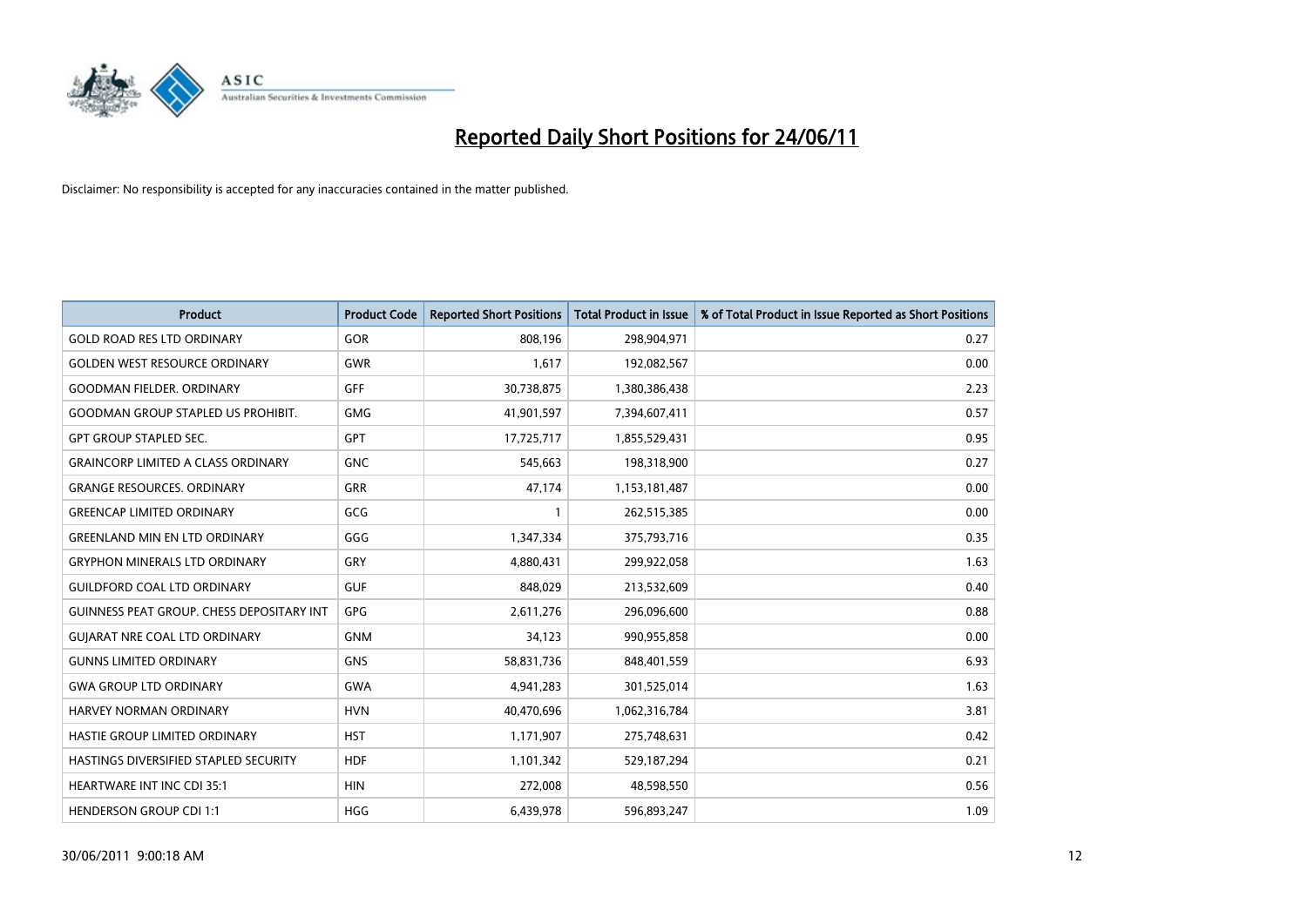

| <b>Product</b>                       | <b>Product Code</b> | <b>Reported Short Positions</b> | <b>Total Product in Issue</b> | % of Total Product in Issue Reported as Short Positions |
|--------------------------------------|---------------------|---------------------------------|-------------------------------|---------------------------------------------------------|
| HFA HOLDINGS LIMITED ORDINARY        | <b>HFA</b>          | 478.040                         | 117,332,831                   | 0.40                                                    |
| <b>HIGHLANDS PACIFIC ORDINARY</b>    | <b>HIG</b>          | 2,539,165                       | 686,082,148                   | 0.37                                                    |
| HILL END GOLD ORDINARY               | <b>HEG</b>          | 18,863                          | 485,760,641                   | 0.00                                                    |
| HILLGROVE RES LTD ORDINARY           | <b>HGO</b>          | 1,753,632                       | 793,698,575                   | 0.22                                                    |
| HILLS HOLDINGS LTD ORDINARY          | <b>HIL</b>          | 3,379,376                       | 249,139,016                   | 1.36                                                    |
| HORIZON OIL LIMITED ORDINARY         | <b>HZN</b>          | 6,234,489                       | 1,130,811,515                 | 0.55                                                    |
| HUNNU COAL LIMITED ORDINARY          | <b>HUN</b>          | 252,185                         | 212,565,002                   | 0.11                                                    |
| <b>ICON ENERGY LIMITED ORDINARY</b>  | <b>ICN</b>          | 69.280                          | 469,301,394                   | 0.01                                                    |
| <b>IINET LIMITED ORDINARY</b>        | <b>IIN</b>          | 201,435                         | 152,160,119                   | 0.13                                                    |
| <b>ILUKA RESOURCES ORDINARY</b>      | <b>ILU</b>          | 2,542,506                       | 418,700,517                   | 0.60                                                    |
| <b>IMDEX LIMITED ORDINARY</b>        | <b>IMD</b>          | 35,017                          | 199,414,165                   | 0.01                                                    |
| IMF (AUSTRALIA) LTD ORDINARY         | <b>IMF</b>          | 324,756                         | 123,828,193                   | 0.26                                                    |
| IMX RESOURCES LTD ORDINARY           | <b>IXR</b>          | 20,005                          | 262,612,803                   | 0.01                                                    |
| <b>INCITEC PIVOT ORDINARY</b>        | <b>IPL</b>          | 4,503,279                       | 1,628,730,107                 | 0.28                                                    |
| <b>INDAGO RESOURCES LTD ORDINARY</b> | <b>IDG</b>          | 8.179                           | 6,432,858                     | 0.13                                                    |
| <b>INDEPENDENCE GROUP ORDINARY</b>   | <b>IGO</b>          | 1,086,694                       | 202,569,635                   | 0.55                                                    |
| INDO MINES LIMITED ORDINARY          | <b>IDO</b>          | 1,005,313                       | 229,809,304                   | 0.43                                                    |
| INDOPHIL RESOURCES ORDINARY          | <b>IRN</b>          | 6,285,118                       | 895,875,340                   | 0.70                                                    |
| <b>INDUSTREA LIMITED ORDINARY</b>    | IDL                 | 1,566,066                       | 364,524,797                   | 0.42                                                    |
| INFIGEN ENERGY STAPLED SECURITIES    | <b>IFN</b>          | 4,343,291                       | 762,265,972                   | 0.58                                                    |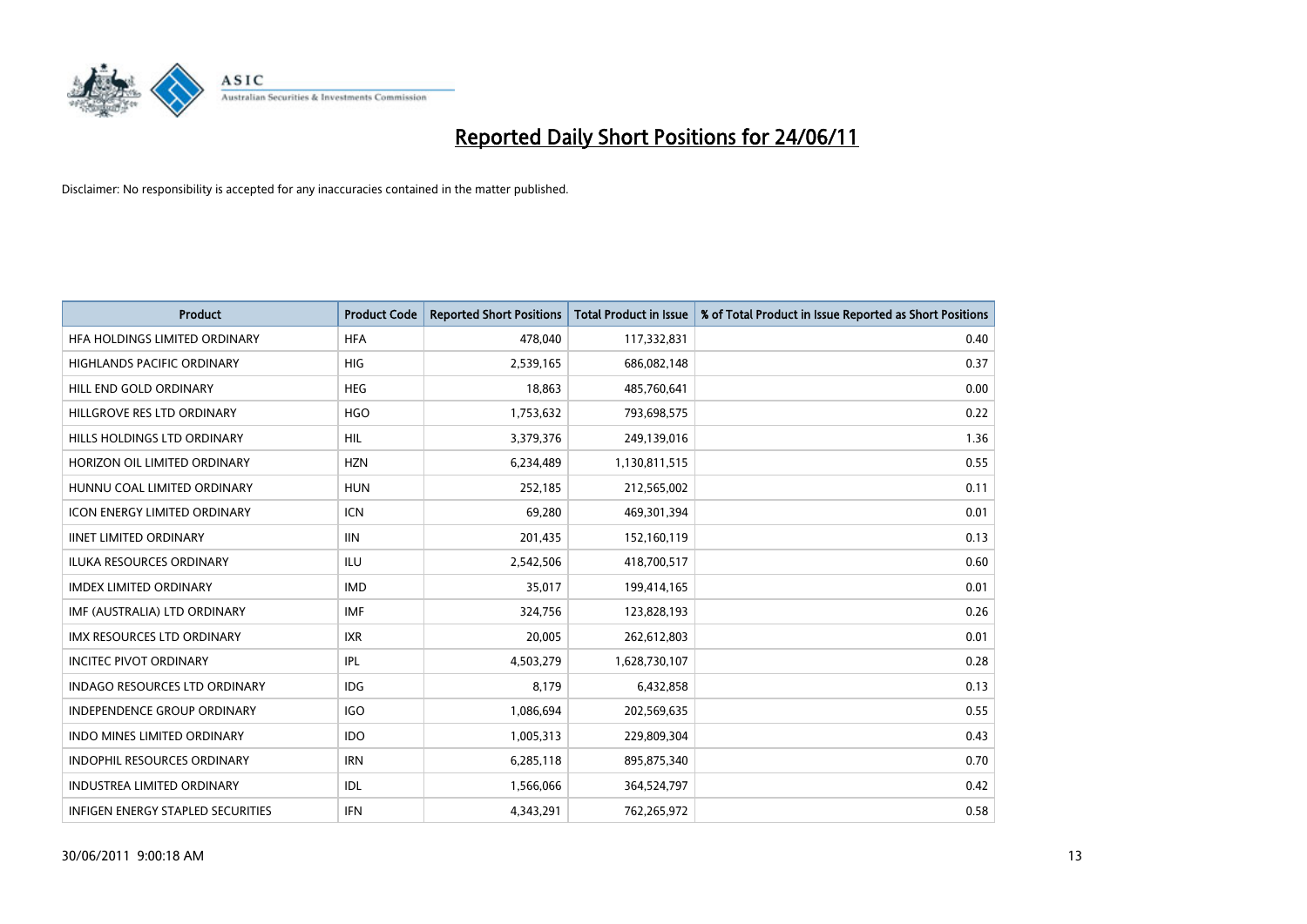

| <b>Product</b>                                | <b>Product Code</b> | <b>Reported Short Positions</b> | <b>Total Product in Issue</b> | % of Total Product in Issue Reported as Short Positions |
|-----------------------------------------------|---------------------|---------------------------------|-------------------------------|---------------------------------------------------------|
| ING RE COM GROUP STAPLED SECURITIES           | <b>ILF</b>          | 9,075                           | 441,029,194                   | 0.00                                                    |
| INSURANCE AUSTRALIA ORDINARY                  | <b>IAG</b>          | 6,851,915                       | 2,079,034,021                 | 0.32                                                    |
| INT GOLDFIELDS LTD ORDINARY                   | <b>IGS</b>          | 12,197,682                      | 571,520,386                   | 2.13                                                    |
| INTEGRA MINING LTD. ORDINARY                  | <b>IGR</b>          | 5,538,624                       | 841,525,727                   | 0.66                                                    |
| <b>INTREPID MINES ORDINARY</b>                | <b>IAU</b>          | 3,062,540                       | 520,802,643                   | 0.59                                                    |
| <b>INVESTA OFFICE FUND STAPLED SECURITIES</b> | <b>IOF</b>          | 9,692,322                       | 2,729,071,212                 | 0.35                                                    |
| <b>INVOCARE LIMITED ORDINARY</b>              | <b>IVC</b>          | 1,188,044                       | 107,912,897                   | 1.10                                                    |
| ION LIMITED ORDINARY                          | <b>ION</b>          | 164,453                         | 256,365,105                   | 0.06                                                    |
| <b>IOOF HOLDINGS LTD ORDINARY</b>             | IFL.                | 790,012                         | 229,794,395                   | 0.33                                                    |
| <b>IRESS MARKET TECH. ORDINARY</b>            | <b>IRE</b>          | 2,276,290                       | 126,018,142                   | 1.81                                                    |
| <b>IRON ORE HOLDINGS ORDINARY</b>             | <b>IOH</b>          | 38,761                          | 166,087,005                   | 0.02                                                    |
| ISHARES FTSE CHINA25 CDI 1:1                  | <b>IZZ</b>          | 2,245                           | 128,250,000                   | 0.00                                                    |
| ISHARES GLB TELECOMS CDI 1:1                  | <b>IXP</b>          | 11,174                          | 4,450,000                     | 0.25                                                    |
| ISHARES GLOBAL 100 CDI 1:1                    | <b>IOO</b>          | 22,731                          | 10,600,000                    | 0.21                                                    |
| ISHARES MSCI AUS 200 ISHARES MSCI AUS 200     | <b>IOZ</b>          | 10,280                          | 1,950,015                     | 0.53                                                    |
| <b>ISHARES MSCI EAFE CDI 1:1</b>              | <b>IVE</b>          | 165                             | 590,400,000                   | 0.00                                                    |
| ISHARES S&P HIGH DIV ISHARES S&P HIGH DIV     | <b>IHD</b>          | 5,208                           | 2,200,055                     | 0.24                                                    |
| ISHARES SMALL ORDS ISHARES SMALL ORDS         | <b>ISO</b>          | 183,425                         | 3,900,000                     | 4.70                                                    |
| <b>ISOFT GROUP LIMITED ORDINARY</b>           | <b>ISF</b>          | 6,466,785                       | 1,070,915,673                 | 0.61                                                    |
| <b>IVANHOE AUSTRALIA ORDINARY</b>             | <b>IVA</b>          | 210,617                         | 418,709,553                   | 0.04                                                    |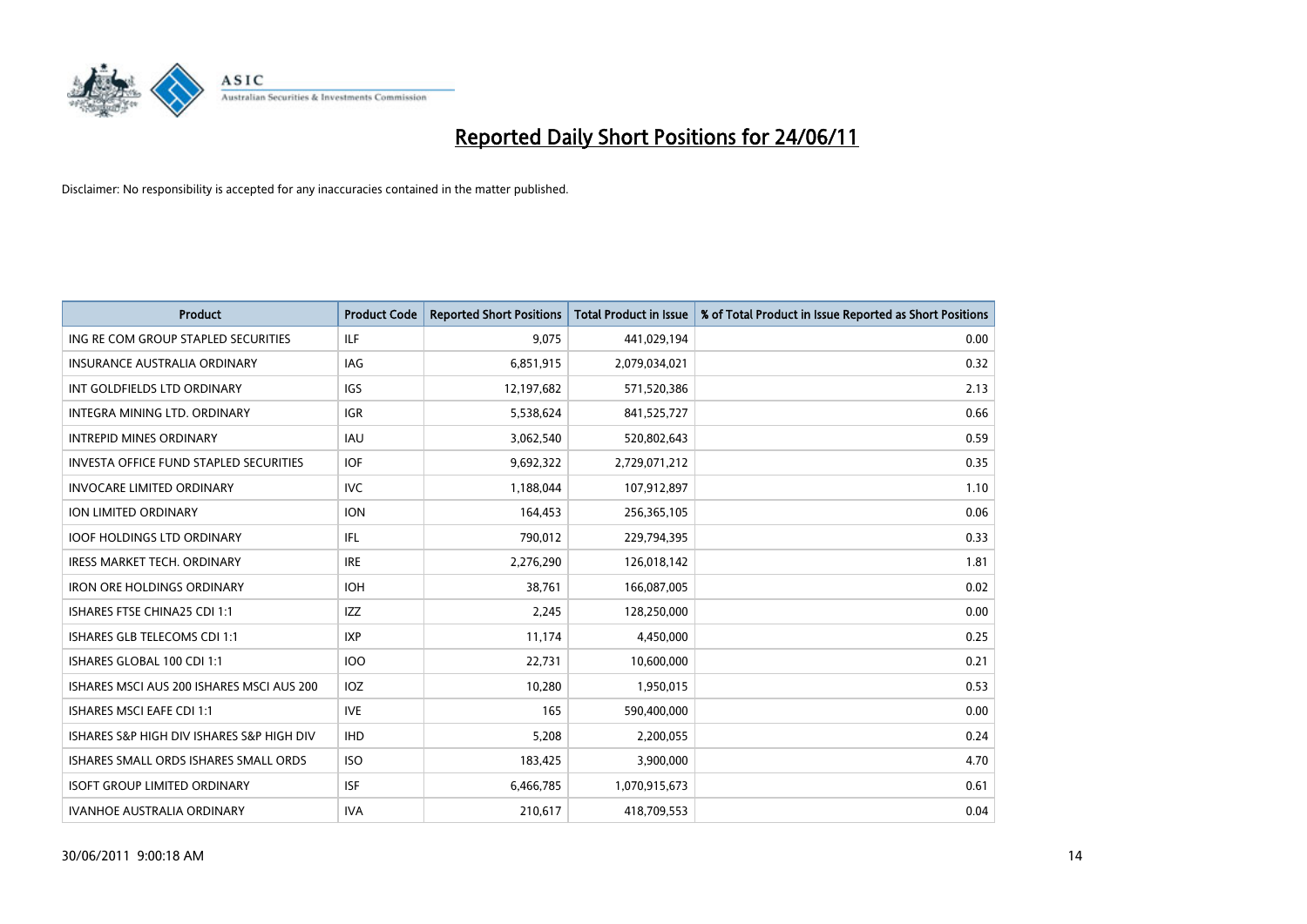

| <b>Product</b>                                  | <b>Product Code</b> | <b>Reported Short Positions</b> | <b>Total Product in Issue</b> | % of Total Product in Issue Reported as Short Positions |
|-------------------------------------------------|---------------------|---------------------------------|-------------------------------|---------------------------------------------------------|
| <b>JAMES HARDIE INDUST CHESS DEPOSITARY INT</b> | <b>JHX</b>          | 15,348,635                      | 437,311,611                   | 3.50                                                    |
| <b>JAMESON RESOURCES ORDINARY</b>               | <b>JAL</b>          | 1,600,000                       | 95,828,865                    | 1.67                                                    |
| <b>JB HI-FI LIMITED ORDINARY</b>                | <b>IBH</b>          | 13,405,268                      | 98,530,763                    | 13.60                                                   |
| <b>JUPITER MINES ORDINARY</b>                   | <b>IMS</b>          | 384,444                         | 1,560,335,037                 | 0.02                                                    |
| <b>KAGARA LTD ORDINARY</b>                      | KZL                 | 10,619,771                      | 708,583,836                   | 1.47                                                    |
| KANGAROO RES LTD ORDINARY                       | <b>KRL</b>          | 600.000                         | 3,434,430,012                 | 0.02                                                    |
| KAROON GAS AUSTRALIA ORDINARY                   | <b>KAR</b>          | 1,127,306                       | 221,420,769                   | 0.51                                                    |
| KASBAH RESOURCES ORDINARY                       | <b>KAS</b>          | 107,007                         | 364,262,596                   | 0.03                                                    |
| KATHMANDU HOLD LTD ORDINARY                     | <b>KMD</b>          | 857,315                         | 200,000,000                   | 0.42                                                    |
| <b>KENTOR GOLD LIMITED ORDINARY</b>             | KGL                 | 5,000                           | 1,062,092,950                 | 0.00                                                    |
| KEYBRIDGE CAPITAL ORDINARY                      | <b>KBC</b>          | 5,999                           | 172,070,564                   | 0.00                                                    |
| KIMBERLEY METALS LTD ORDINARY                   | <b>KBL</b>          | 1,820                           | 161,976,319                   | 0.00                                                    |
| KINGSGATE CONSOLID. ORDINARY                    | <b>KCN</b>          | 3,171,506                       | 135,274,830                   | 2.33                                                    |
| KINGSROSE MINING LTD ORDINARY                   | <b>KRM</b>          | 971,113                         | 264,223,455                   | 0.36                                                    |
| LEIGHTON HOLDINGS ORDINARY                      | LEI                 | 4,156,828                       | 336,515,596                   | 1.22                                                    |
| LEND LEASE GROUP UNIT/ORD STAPLED               | LLC                 | 3,190,154                       | 570,915,669                   | 0.53                                                    |
| LINC ENERGY LTD ORDINARY                        | <b>LNC</b>          | 5,918,378                       | 503,418,900                   | 1.16                                                    |
| LIQUEFIED NATURAL ORDINARY                      | LNG                 | 335,739                         | 214,449,015                   | 0.16                                                    |
| LYNAS CORPORATION ORDINARY                      | <b>LYC</b>          | 41,417,278                      | 1,713,546,913                 | 2.43                                                    |
| M2 TELECOMMUNICATION ORDINARY                   | <b>MTU</b>          | 63,602                          | 123,616,285                   | 0.05                                                    |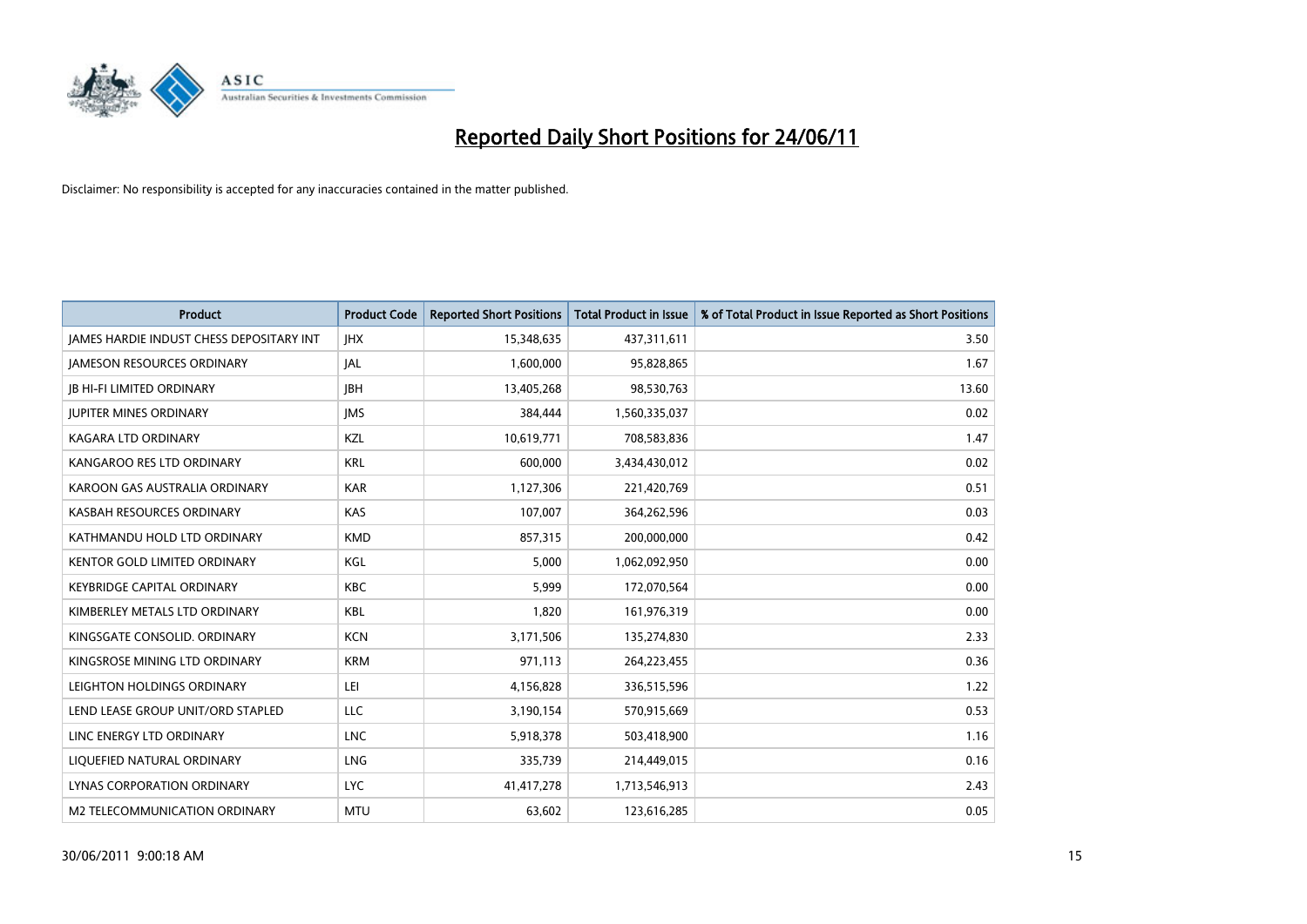

| <b>Product</b>                        | <b>Product Code</b> | <b>Reported Short Positions</b> | Total Product in Issue | % of Total Product in Issue Reported as Short Positions |
|---------------------------------------|---------------------|---------------------------------|------------------------|---------------------------------------------------------|
| <b>MACA LIMITED ORDINARY</b>          | <b>MLD</b>          | 32,339                          | 150,000,000            | 0.02                                                    |
| MACARTHUR COAL ORDINARY               | <b>MCC</b>          | 4,649,054                       | 302,092,343            | 1.56                                                    |
| <b>MACMAHON HOLDINGS ORDINARY</b>     | <b>MAH</b>          | 23,136,822                      | 733,711,705            | 3.15                                                    |
| MACQ ATLAS ROADS GRP ORDINARY STAPLED | <b>MOA</b>          | 6,496,534                       | 452,345,907            | 1.44                                                    |
| MACQUARIE GROUP LTD ORDINARY          | MQG                 | 5,500,516                       | 346,857,552            | 1.56                                                    |
| MAGMA METALS LTD. ORDINARY            | <b>MMW</b>          | 500                             | 267,040,923            | 0.00                                                    |
| MAP GROUP STAPLED US PROHIBIT.        | <b>MAP</b>          | 11,343,125                      | 1,861,210,782          | 0.60                                                    |
| MARENGO MINING ORDINARY               | <b>MGO</b>          | 210,690                         | 995,068,613            | 0.02                                                    |
| <b>MATRIX C &amp; E LTD ORDINARY</b>  | <b>MCE</b>          | 46.044                          | 77,081,507             | 0.06                                                    |
| MCMILLAN SHAKESPEARE ORDINARY         | <b>MMS</b>          | 54,659                          | 68,081,810             | 0.08                                                    |
| MCPHERSON'S LTD ORDINARY              | <b>MCP</b>          | 214,051                         | 72,401,758             | 0.30                                                    |
| MEDUSA MINING LTD ORDINARY            | <b>MML</b>          | 1,050,824                       | 188,233,911            | 0.55                                                    |
| MELBOURNE IT LIMITED ORDINARY         | <b>MLB</b>          | 175,722                         | 80,662,621             | 0.22                                                    |
| MEO AUSTRALIA LTD ORDINARY            | <b>MEO</b>          | 4,018,117                       | 539,913,260            | 0.73                                                    |
| <b>MERMAID MARINE ORDINARY</b>        | <b>MRM</b>          | 2,217,484                       | 215,376,756            | 1.03                                                    |
| MESOBLAST LIMITED ORDINARY            | <b>MSB</b>          | 1,582,256                       | 279,733,562            | 0.57                                                    |
| METALS X LIMITED ORDINARY             | <b>MLX</b>          | 772,588                         | 1,365,661,782          | 0.06                                                    |
| METCASH LIMITED ORDINARY              | <b>MTS</b>          | 27,256,525                      | 768,853,924            | 3.54                                                    |
| METGASCO LIMITED ORDINARY             | <b>MEL</b>          | 412,776                         | 252,710,972            | 0.16                                                    |
| METMINCO LIMITED ORDINARY             | <b>MNC</b>          | 1,412,032                       | 1,462,616,146          | 0.09                                                    |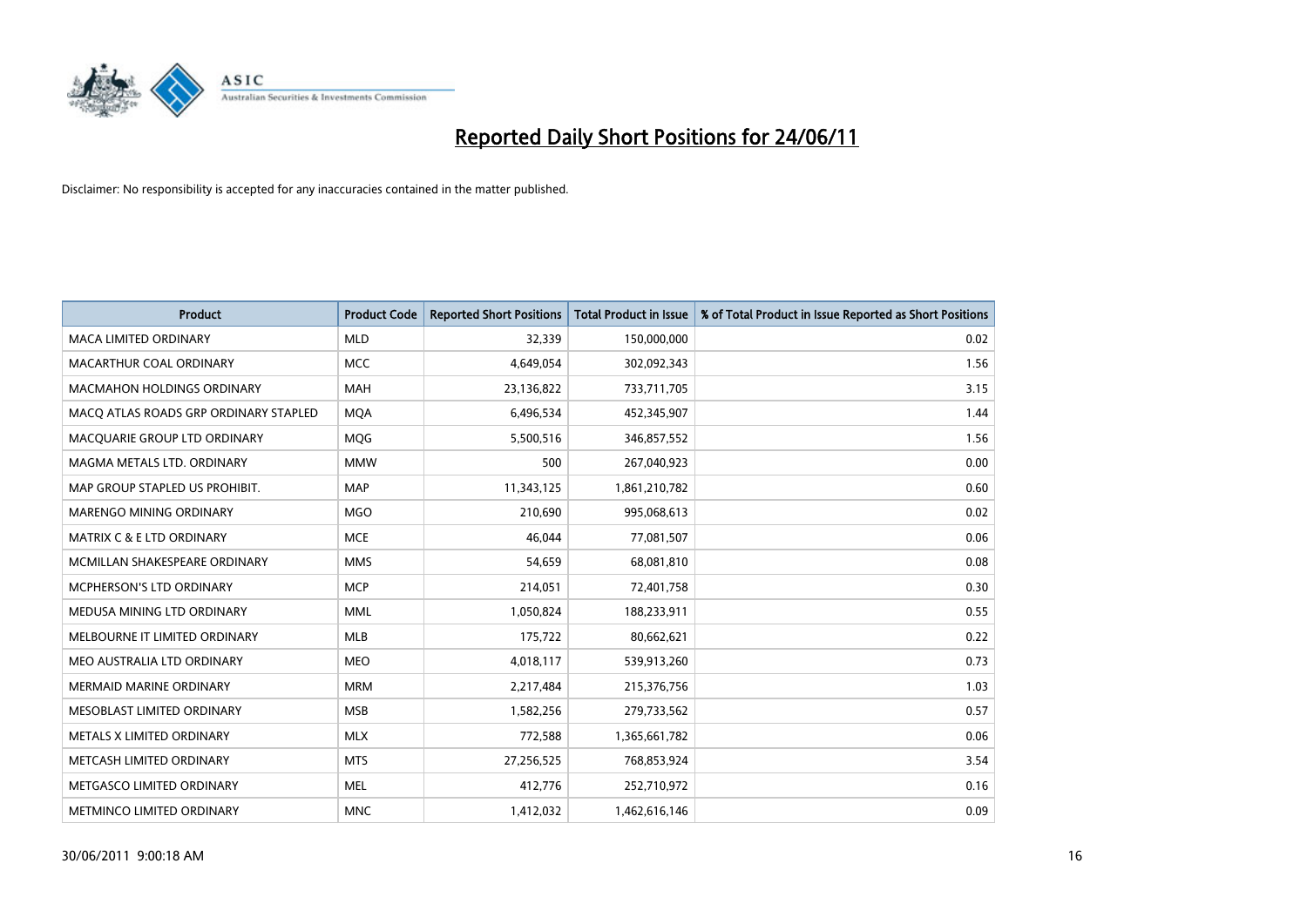

| <b>Product</b>                    | <b>Product Code</b> | <b>Reported Short Positions</b> | <b>Total Product in Issue</b> | % of Total Product in Issue Reported as Short Positions |
|-----------------------------------|---------------------|---------------------------------|-------------------------------|---------------------------------------------------------|
| MHM METALS LIMITED ORDINARY       | <b>MHM</b>          | 84.585                          | 101,540,410                   | 0.09                                                    |
| MICLYN EXP OFFSHR ORDINARY        | <b>MIO</b>          | 665,382                         | 274,618,684                   | 0.24                                                    |
| MINARA RESOURCES ORDINARY         | <b>MRE</b>          | 9,807,870                       | 1,169,424,487                 | 0.83                                                    |
| MINCOR RESOURCES NL ORDINARY      | <b>MCR</b>          | 1,299,711                       | 200,608,804                   | 0.64                                                    |
| MINEMAKERS LIMITED ORDINARY       | <b>MAK</b>          | 44,227                          | 227,003,950                   | 0.02                                                    |
| MINERAL DEPOSITS ORDINARY         | <b>MDL</b>          | 272,874                         | 60,768,582                    | 0.46                                                    |
| MINERAL RESOURCES, ORDINARY       | <b>MIN</b>          | 660.229                         | 169,168,017                   | 0.39                                                    |
| MIRABELA NICKEL LTD ORDINARY      | <b>MBN</b>          | 11,227,312                      | 491,561,237                   | 2.27                                                    |
| MIRVAC GROUP STAPLED SECURITIES   | <b>MGR</b>          | 29,819,094                      | 3,416,924,188                 | 0.86                                                    |
| MISSION NEWENERGY ORDINARY        | <b>MBT</b>          | 1,700                           | 8,512,179                     | 0.02                                                    |
| MOLOPO ENERGY LTD ORDINARY        | <b>MPO</b>          | 1,463,541                       | 250,852,322                   | 0.57                                                    |
| MOLY MINES LIMITED ORDINARY       | <b>MOL</b>          | 48,000                          | 384,893,989                   | 0.01                                                    |
| MONADELPHOUS GROUP ORDINARY       | <b>MND</b>          | 533,583                         | 87,576,827                    | 0.61                                                    |
| MORTGAGE CHOICE LTD ORDINARY      | <b>MOC</b>          | 23,932                          | 119,948,255                   | 0.02                                                    |
| <b>MOUNT GIBSON IRON ORDINARY</b> | <b>MGX</b>          | 6,962,000                       | 1,082,570,693                 | 0.62                                                    |
| MSF SUGAR LIMITED ORDINARY        | <b>MSF</b>          | 19,208                          | 69,165,378                    | 0.03                                                    |
| MULTIPLEX SITES SITES             | <b>MXUPA</b>        | 174                             | 4,500,000                     | 0.00                                                    |
| MURCHISON METALS LTD ORDINARY     | <b>MMX</b>          | 15,122,977                      | 435,884,268                   | 3.46                                                    |
| <b>MYER HOLDINGS LTD ORDINARY</b> | <b>MYR</b>          | 17,898,747                      | 582,947,884                   | 3.07                                                    |
| <b>MYSTATE LIMITED ORDINARY</b>   | <b>MYS</b>          | 1.400                           | 67,439,158                    | 0.00                                                    |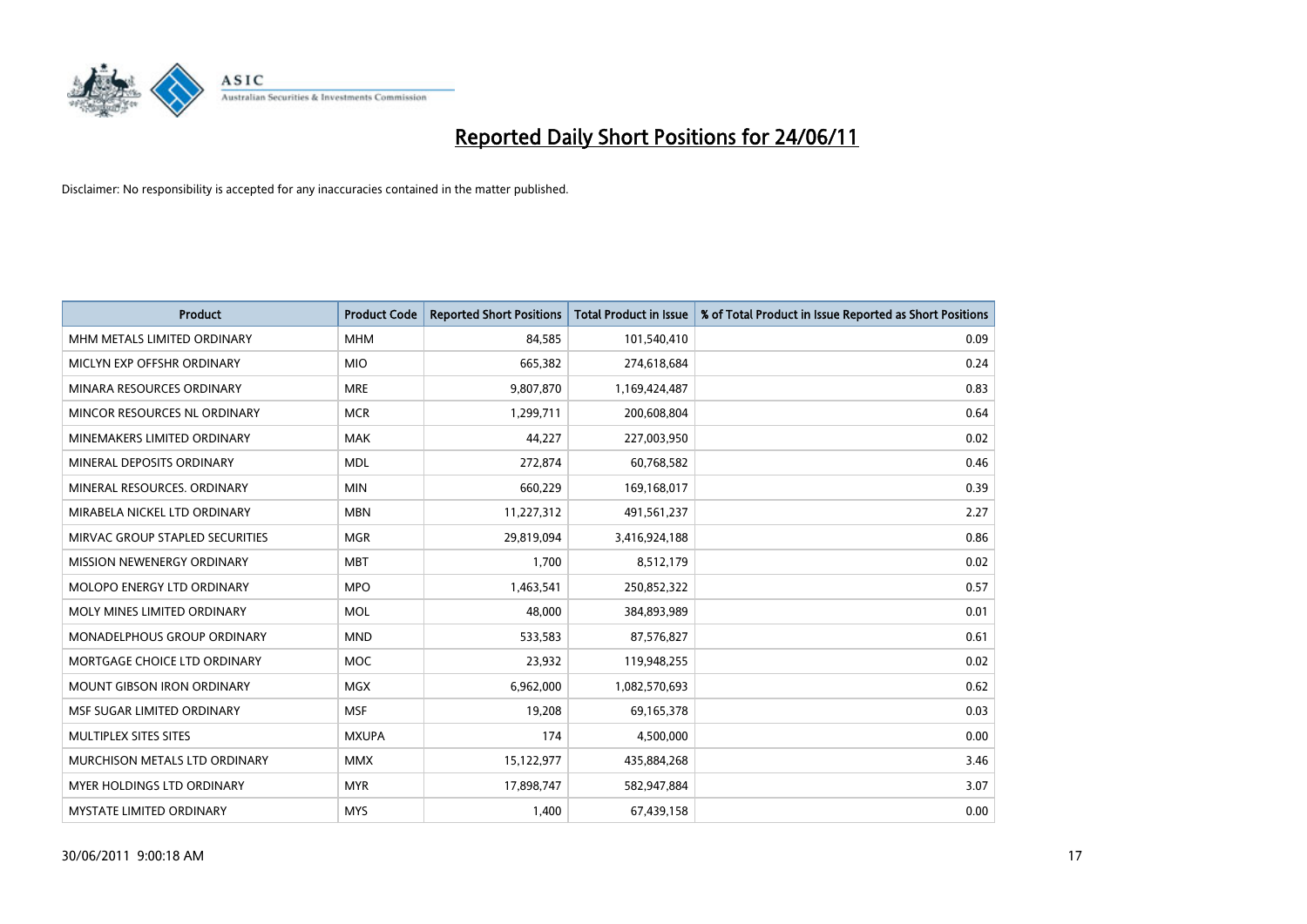

| <b>Product</b>                | <b>Product Code</b> | <b>Reported Short Positions</b> | <b>Total Product in Issue</b> | % of Total Product in Issue Reported as Short Positions |
|-------------------------------|---------------------|---------------------------------|-------------------------------|---------------------------------------------------------|
| NANOSONICS LIMITED ORDINARY   | <b>NAN</b>          | 6,500                           | 230,490,585                   | 0.00                                                    |
| NATIONAL AUST. BANK ORDINARY  | <b>NAB</b>          | 16,517,925                      | 2,169,819,076                 | 0.72                                                    |
| NATURAL FUEL LIMITED ORDINARY | <b>NFL</b>          |                                 | 1,121,912                     | 0.00                                                    |
| NAVIGATOR RESOURCES ORDINARY  | <b>NAV</b>          | 500                             | 465,790,327                   | 0.00                                                    |
| NAVITAS LIMITED ORDINARY      | <b>NVT</b>          | 3,488,985                       | 375,230,115                   | 0.94                                                    |
| NEPTUNE MARINE ORDINARY       | <b>NMS</b>          | 955,251                         | 1,747,612,299                 | 0.05                                                    |
| NEW HOPE CORPORATION ORDINARY | <b>NHC</b>          | 1,206,962                       | 830,230,549                   | 0.14                                                    |
| NEWCREST MINING ORDINARY      | <b>NCM</b>          | 2,746,086                       | 765,407,334                   | 0.34                                                    |
| NEWS CORP A NON-VOTING CDI    | <b>NWSLV</b>        | 1,084,224                       | 1,829,817,184                 | 0.06                                                    |
| NEWS CORP B VOTING CDI        | <b>NWS</b>          | 2,608,468                       | 798,520,953                   | 0.31                                                    |
| NEXBIS LIMITED ORDINARY       | <b>NBS</b>          | 63,733                          | 798,356,704                   | 0.01                                                    |
| NEXUS ENERGY LIMITED ORDINARY | <b>NXS</b>          | 19,362,961                      | 1,326,337,066                 | 1.46                                                    |
| NIB HOLDINGS LIMITED ORDINARY | <b>NHF</b>          | 4,911                           | 466,765,752                   | 0.00                                                    |
| NICK SCALI LIMITED ORDINARY   | <b>NCK</b>          | 35,846                          | 81,000,000                    | 0.04                                                    |
| NIDO PETROLEUM ORDINARY       | <b>NDO</b>          | 930,015                         | 1,389,163,151                 | 0.07                                                    |
| NKWE PLATINUM 10C US COMMON   | <b>NKP</b>          | 147,978                         | 559,651,184                   | 0.03                                                    |
| NOBLE MINERAL RES ORDINARY    | <b>NMG</b>          | 3,114,584                       | 394,448,290                   | 0.79                                                    |
| NORTHERN CREST ORDINARY       | <b>NOC</b>          | 24,345                          | 133,484,723                   | 0.02                                                    |
| NORTHERN IRON LTD ORDINARY    | <b>NFE</b>          | 1,018,323                       | 336,084,863                   | 0.30                                                    |
| NRW HOLDINGS LIMITED ORDINARY | <b>NWH</b>          | 2,819,456                       | 278,888,011                   | 1.01                                                    |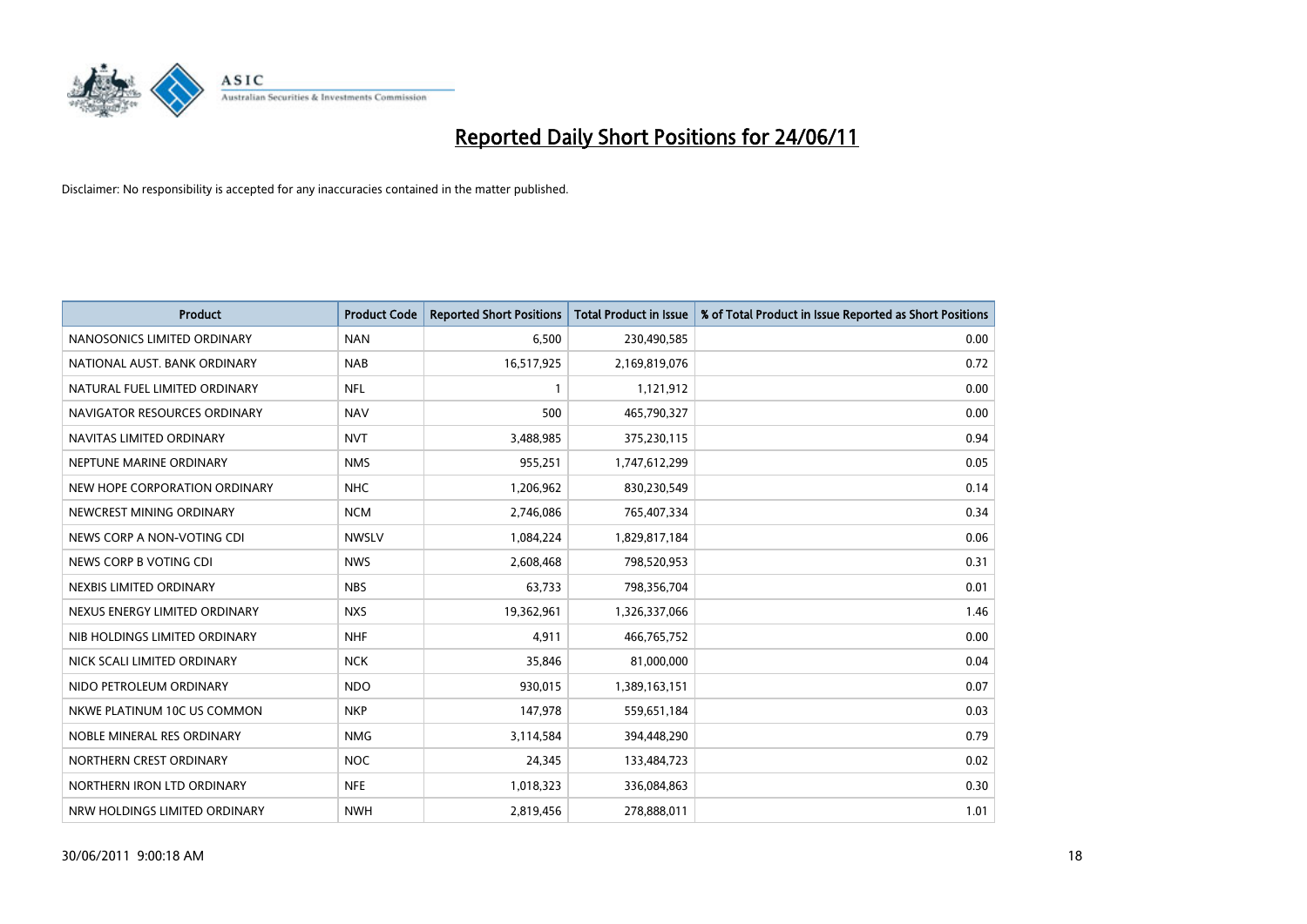

| <b>Product</b>                        | <b>Product Code</b> | <b>Reported Short Positions</b> | <b>Total Product in Issue</b> | % of Total Product in Issue Reported as Short Positions |
|---------------------------------------|---------------------|---------------------------------|-------------------------------|---------------------------------------------------------|
| NUCOAL RESOURCES NL ORDINARY          | <b>NCR</b>          | 189,748                         | 437,193,340                   | 0.04                                                    |
| NUFARM LIMITED ORDINARY               | <b>NUF</b>          | 4,985,438                       | 261,833,005                   | 1.88                                                    |
| OAKTON LIMITED ORDINARY               | <b>OKN</b>          | 636.095                         | 93,800,235                    | 0.68                                                    |
| OCEANAGOLD CORP. CHESS DEPOSITARY INT | <b>OGC</b>          | 1,069,741                       | 262,550,386                   | 0.40                                                    |
| OCEANIA CAPITAL LTD ORDINARY          | OCP                 | 2,500                           | 91,921,295                    | 0.00                                                    |
| OIL SEARCH LTD ORDINARY               | <b>OSH</b>          | 9,281,541                       | 1,320,648,378                 | 0.69                                                    |
| OM HOLDINGS LIMITED ORDINARY          | <b>OMH</b>          | 8,907,554                       | 504,105,150                   | 1.77                                                    |
| ONESTEEL LIMITED ORDINARY             | OST                 | 25,041,569                      | 1,338,106,652                 | 1.86                                                    |
| ORICA LIMITED ORDINARY                | ORI                 | 1,853,704                       | 363,223,767                   | 0.50                                                    |
| ORIGIN ENERGY ORDINARY                | <b>ORG</b>          | 1,875,937                       | 1,064,507,259                 | 0.16                                                    |
| OROCOBRE LIMITED ORDINARY             | <b>ORE</b>          | 93,874                          | 102,813,894                   | 0.09                                                    |
| OROTONGROUP LIMITED ORDINARY          | <b>ORL</b>          | 5,935                           | 40,880,902                    | 0.01                                                    |
| OTTO ENERGY LIMITED ORDINARY          | OEL                 | 109,204                         | 1,134,540,071                 | 0.01                                                    |
| OZ MINERALS ORDINARY                  | OZL                 | 5,138,371                       | 323,877,514                   | 1.58                                                    |
| <b>PACIFIC BRANDS ORDINARY</b>        | <b>PBG</b>          | 10,024,929                      | 931,386,248                   | 1.09                                                    |
| PALADIN ENERGY LTD ORDINARY           | <b>PDN</b>          | 12,516,167                      | 777,698,217                   | 1.61                                                    |
| PANAUST LIMITED ORDINARY              | <b>PNA</b>          | 9,361,282                       | 593,651,483                   | 1.57                                                    |
| PANORAMIC RESOURCES ORDINARY          | PAN                 | 1,348,968                       | 207,050,710                   | 0.66                                                    |
| PAPERLINX LIMITED ORDINARY            | <b>PPX</b>          | 5,223,251                       | 603,580,761                   | 0.87                                                    |
| PAPILLON RES LTD ORDINARY             | PIR                 | 572,273                         | 202,916,972                   | 0.28                                                    |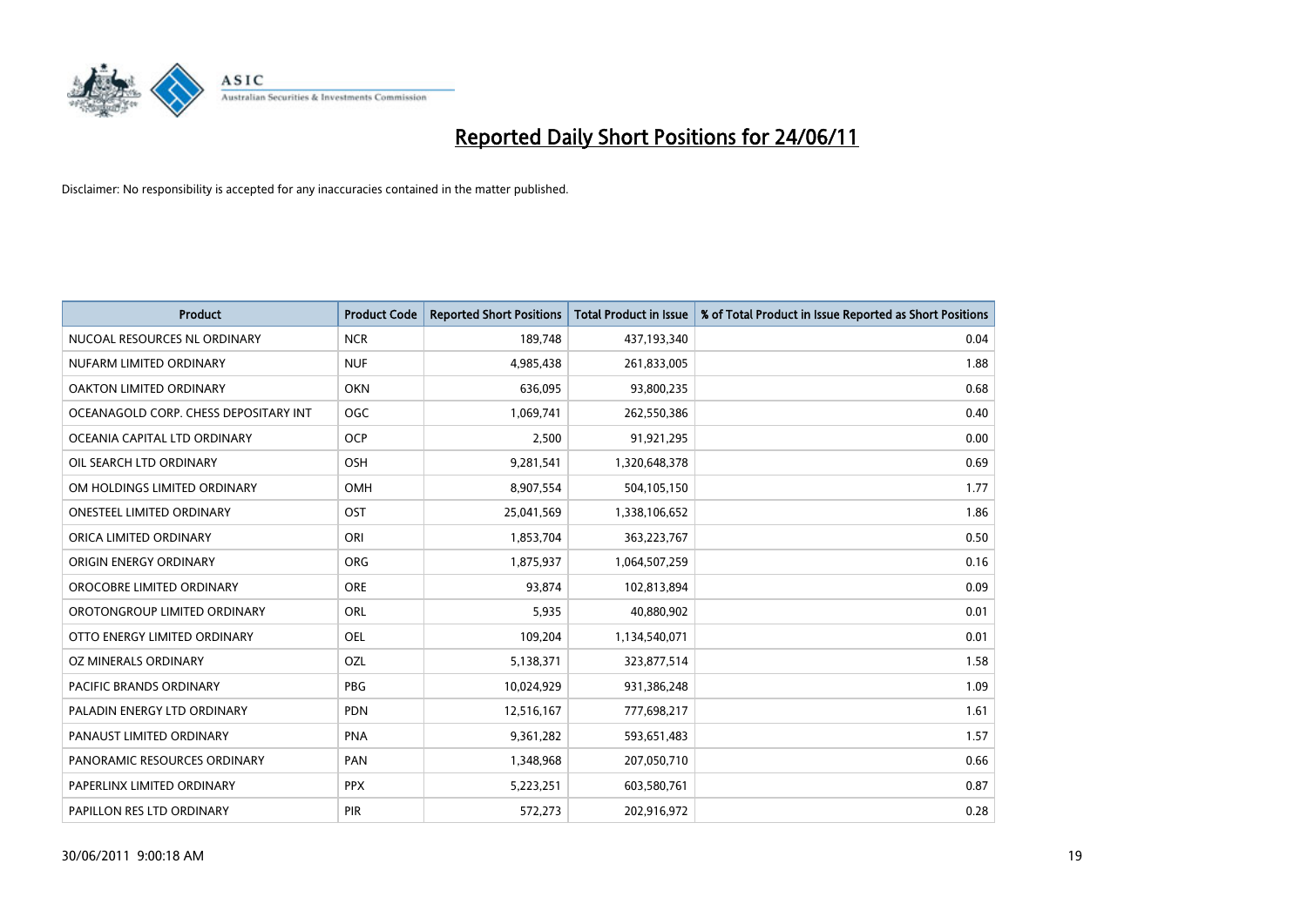

| <b>Product</b>                | <b>Product Code</b> | <b>Reported Short Positions</b> | <b>Total Product in Issue</b> | % of Total Product in Issue Reported as Short Positions |
|-------------------------------|---------------------|---------------------------------|-------------------------------|---------------------------------------------------------|
| PATTIES FOODS LTD ORDINARY    | PFL                 |                                 | 138,989,223                   | 0.00                                                    |
| PEET LIMITED ORDINARY         | <b>PPC</b>          | 84,376                          | 303,854,244                   | 0.03                                                    |
| PENINSULA ENERGY LTD ORDINARY | <b>PEN</b>          | 5.000                           | 2,093,420,252                 | 0.00                                                    |
| PERILYA LIMITED ORDINARY      | PEM                 | 559,254                         | 526,075,563                   | 0.12                                                    |
| PERPETUAL LIMITED ORDINARY    | PPT                 | 2,411,328                       | 44,669,352                    | 5.41                                                    |
| PERSEUS MINING LTD ORDINARY   | PRU                 | 5,417,607                       | 425,017,088                   | 1.28                                                    |
| PETSEC ENERGY ORDINARY        | <b>PSA</b>          | 223,332                         | 231,283,622                   | 0.10                                                    |
| PHARMAXIS LTD ORDINARY        | <b>PXS</b>          | 1,897,590                       | 228,290,309                   | 0.82                                                    |
| PHOTON GROUP LTD ORDINARY     | PGA                 | 250,510                         | 1,540,886,866                 | 0.02                                                    |
| PLATINUM ASSET ORDINARY       | <b>PTM</b>          | 7,040,725                       | 561,347,878                   | 1.25                                                    |
| PLATINUM AUSTRALIA ORDINARY   | <b>PLA</b>          | 5,210,081                       | 392,430,039                   | 1.33                                                    |
| PLATINUM CAPITAL LTD ORDINARY | <b>PMC</b>          |                                 | 164,959,410                   | 0.00                                                    |
| PLUTON RESOURCES ORDINARY     | PLV                 | 161,146                         | 187,026,448                   | 0.08                                                    |
| <b>PMP LIMITED ORDINARY</b>   | <b>PMP</b>          | 64,050                          | 330,019,067                   | 0.01                                                    |
| PORT BOUVARD LIMITED ORDINARY | PBD                 | 6,754                           | 593,868,295                   | 0.00                                                    |
| PRANA BIOTECHNOLOGY ORDINARY  | PBT                 | 749,750                         | 269,292,203                   | 0.28                                                    |
| PREMIER INVESTMENTS ORDINARY  | <b>PMV</b>          | 639,493                         | 155,062,831                   | 0.41                                                    |
| PRIMARY HEALTH CARE ORDINARY  | <b>PRY</b>          | 8,396,214                       | 497,409,803                   | 1.69                                                    |
| PRIME MEDIA GRP LTD ORDINARY  | <b>PRT</b>          | 2                               | 366,330,303                   | 0.00                                                    |
| PROGEN PHARMACEUTIC ORDINARY  | PGL                 | 151,596                         | 24,709,097                    | 0.61                                                    |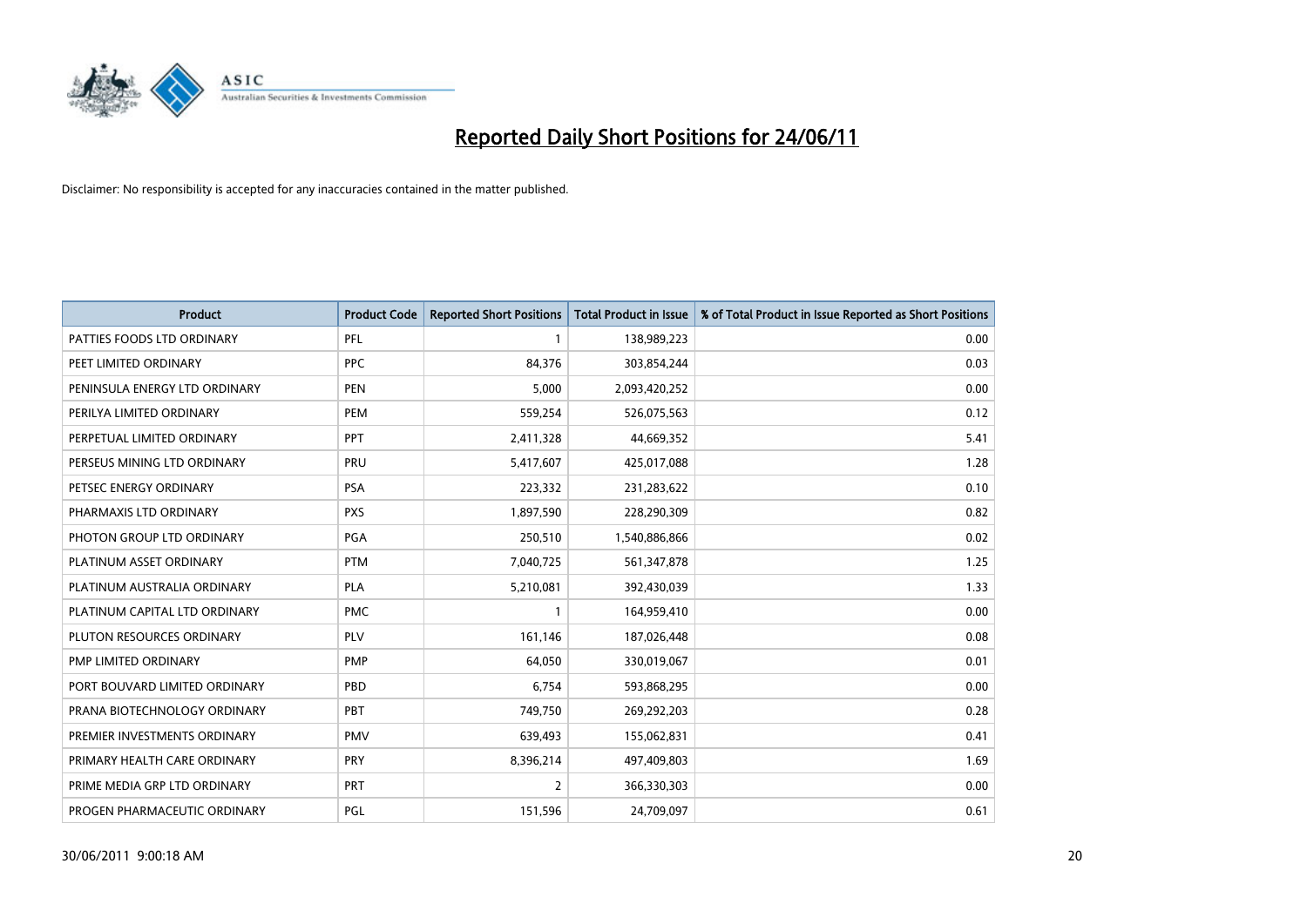

| <b>Product</b>                       | <b>Product Code</b> | <b>Reported Short Positions</b> | Total Product in Issue | % of Total Product in Issue Reported as Short Positions |
|--------------------------------------|---------------------|---------------------------------|------------------------|---------------------------------------------------------|
| PROGRAMMED ORDINARY                  | <b>PRG</b>          | 361,928                         | 118,169,908            | 0.30                                                    |
| PSIVIDA CORP CDI 1:1                 | <b>PVA</b>          | 6,878                           | 8,891,730              | 0.08                                                    |
| OANTAS AIRWAYS ORDINARY              | QAN                 | 34,126,716                      | 2,265,123,620          | 1.50                                                    |
| OBE INSURANCE GROUP ORDINARY         | <b>OBE</b>          | 18,414,874                      | 1,092,654,587          | 1.64                                                    |
| OR NATIONAL LIMITED ORDINARY         | <b>ORN</b>          | 14,639,556                      | 2,440,000,000          | 0.58                                                    |
| ORXPHARMA LTD ORDINARY               | <b>ORX</b>          | 15,065                          | 125,824,127            | 0.01                                                    |
| <b>QUBE LOGISTICS ORDINARY UNITS</b> | <b>QUB</b>          | 19,712,698                      | 610,839,329            | 3.22                                                    |
| RAMELIUS RESOURCES ORDINARY          | <b>RMS</b>          | 961,239                         | 291,767,215            | 0.32                                                    |
| RAMSAY HEALTH CARE ORDINARY          | <b>RHC</b>          | 784,383                         | 202,081,252            | 0.38                                                    |
| <b>RCR TOMLINSON ORDINARY</b>        | <b>RCR</b>          | 55,767                          | 131,985,172            | 0.04                                                    |
| <b>REA GROUP ORDINARY</b>            | <b>REA</b>          | 33,049                          | 130,401,680            | 0.02                                                    |
| <b>RECKON LIMITED ORDINARY</b>       | <b>RKN</b>          | 6,916                           | 133,384,060            | 0.01                                                    |
| RED 5 LIMITED ORDINARY               | <b>RED</b>          | 30,000,000                      | 1,283,674,237          | 2.34                                                    |
| <b>RED FORK ENERGY ORDINARY</b>      | <b>RFE</b>          | 18,726                          | 269,769,853            | 0.00                                                    |
| REDBANK ENERGY LTD ORDINARY          | <b>AEI</b>          | 13                              | 786,287                | 0.00                                                    |
| REDFLEX HOLDINGS ORDINARY            | <b>RDF</b>          | 14,585                          | 110,345,599            | 0.01                                                    |
| REED RESOURCES LTD ORDINARY          | <b>RDR</b>          | 528,507                         | 262,237,201            | 0.20                                                    |
| REGIS RESOURCES ORDINARY             | <b>RRL</b>          | 2,715,758                       | 431,333,086            | 0.65                                                    |
| RESMED INC CDI 10:1                  | <b>RMD</b>          | 13,949,582                      | 1,545,678,330          | 0.91                                                    |
| RESOLUTE MINING ORDINARY             | <b>RSG</b>          | 7,579,412                       | 467,618,520            | 1.64                                                    |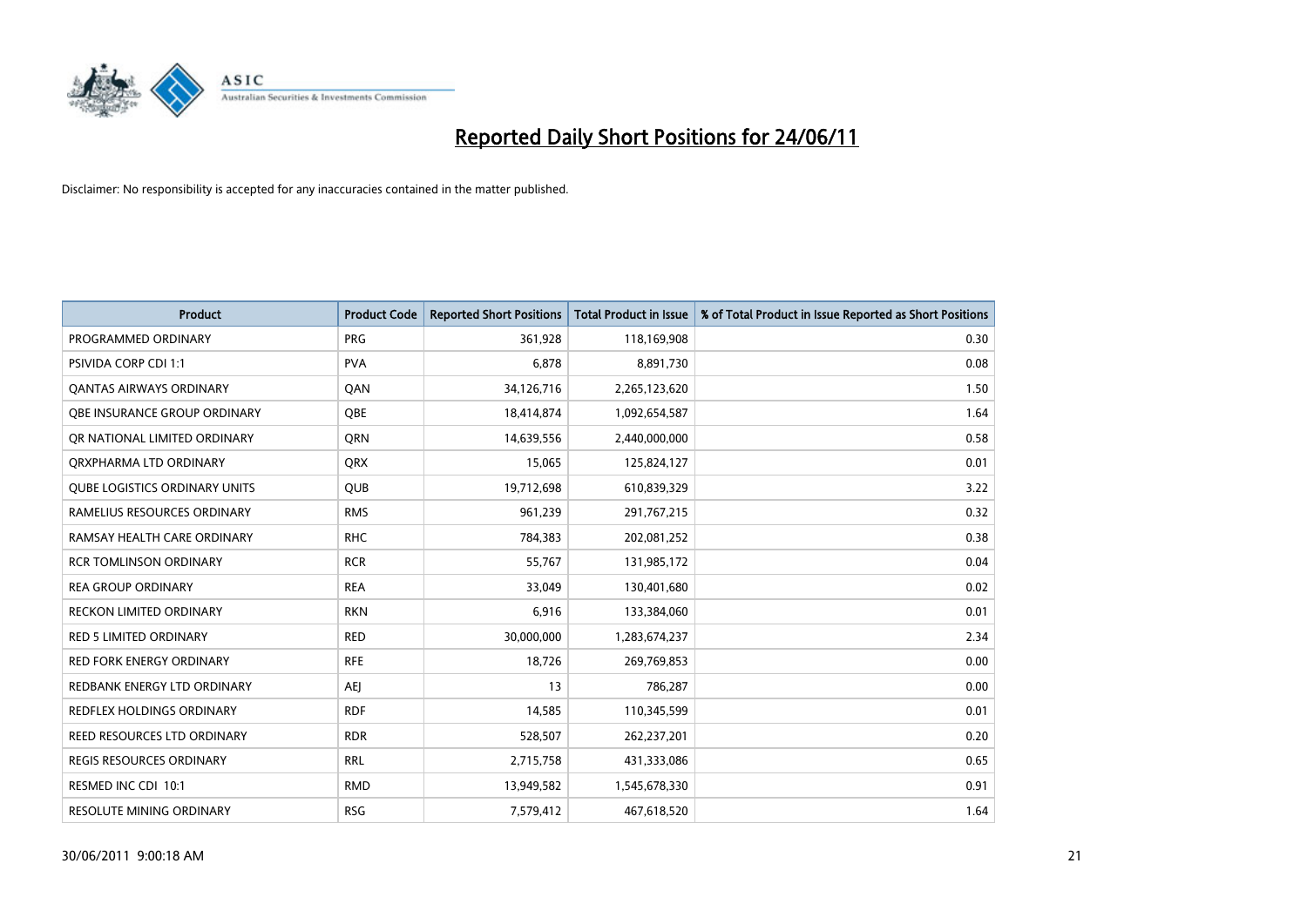

| <b>Product</b>                     | <b>Product Code</b> | <b>Reported Short Positions</b> | Total Product in Issue | % of Total Product in Issue Reported as Short Positions |
|------------------------------------|---------------------|---------------------------------|------------------------|---------------------------------------------------------|
| RESOURCE AND INVEST. ORDINARY      | <b>RNI</b>          | 9,369                           | 124,754,308            | 0.01                                                    |
| RESOURCE GENERATION ORDINARY       | <b>RES</b>          | 314,311                         | 262,895,652            | 0.12                                                    |
| REVERSE CORP LIMITED ORDINARY      | <b>REF</b>          | 25,141                          | 92,382,175             | 0.03                                                    |
| REX MINERALS LIMITED ORDINARY      | <b>RXM</b>          | 632,594                         | 153,438,879            | 0.40                                                    |
| RHG LIMITED ORDINARY               | <b>RHG</b>          | 393,711                         | 318,745,978            | 0.12                                                    |
| <b>RIALTO ENERGY ORDINARY</b>      | <b>RIA</b>          | 475,185                         | 360,006,264            | 0.13                                                    |
| <b>RIDLEY CORPORATION ORDINARY</b> | <b>RIC</b>          | 818,924                         | 307,817,071            | 0.26                                                    |
| RIO TINTO LIMITED ORDINARY         | <b>RIO</b>          | 17,672,096                      | 435,758,720            | 4.02                                                    |
| <b>RIVERCITY MOTORWAY STAPLED</b>  | <b>RCY</b>          | 132,000                         | 957,010,115            | 0.01                                                    |
| RIVERSDALE MINING ORDINARY         | <b>RIV</b>          | 10,200                          | 244,431,186            | 0.00                                                    |
| ROBUST RESOURCES ORDINARY          | <b>ROL</b>          | 1,158,478                       | 84,944,097             | 1.37                                                    |
| ROC OIL COMPANY ORDINARY           | <b>ROC</b>          | 1,652,867                       | 713,254,560            | 0.23                                                    |
| ROYAL WOLF HOLDINGS ORDINARY       | <b>RWH</b>          | 84,040                          | 100,387,052            | 0.08                                                    |
| SAI GLOBAL LIMITED ORDINARY        | SAI                 | 153,392                         | 199,552,155            | 0.09                                                    |
| SALMAT LIMITED ORDINARY            | <b>SLM</b>          | 384,478                         | 159,780,299            | 0.25                                                    |
| SAMSON OIL & GAS LTD ORDINARY      | SSN                 | 2,185,735                       | 1,727,586,909          | 0.13                                                    |
| SANDFIRE RESOURCES ORDINARY        | <b>SFR</b>          | 1,675,962                       | 148,384,969            | 1.13                                                    |
| <b>SANTOS LTD ORDINARY</b>         | <b>STO</b>          | 6,221,645                       | 877,955,815            | 0.68                                                    |
| SARACEN MINERAL ORDINARY           | SAR                 | 284,700                         | 492,251,415            | 0.05                                                    |
| SEDGMAN LIMITED ORDINARY           | <b>SDM</b>          | 396,113                         | 209,752,689            | 0.18                                                    |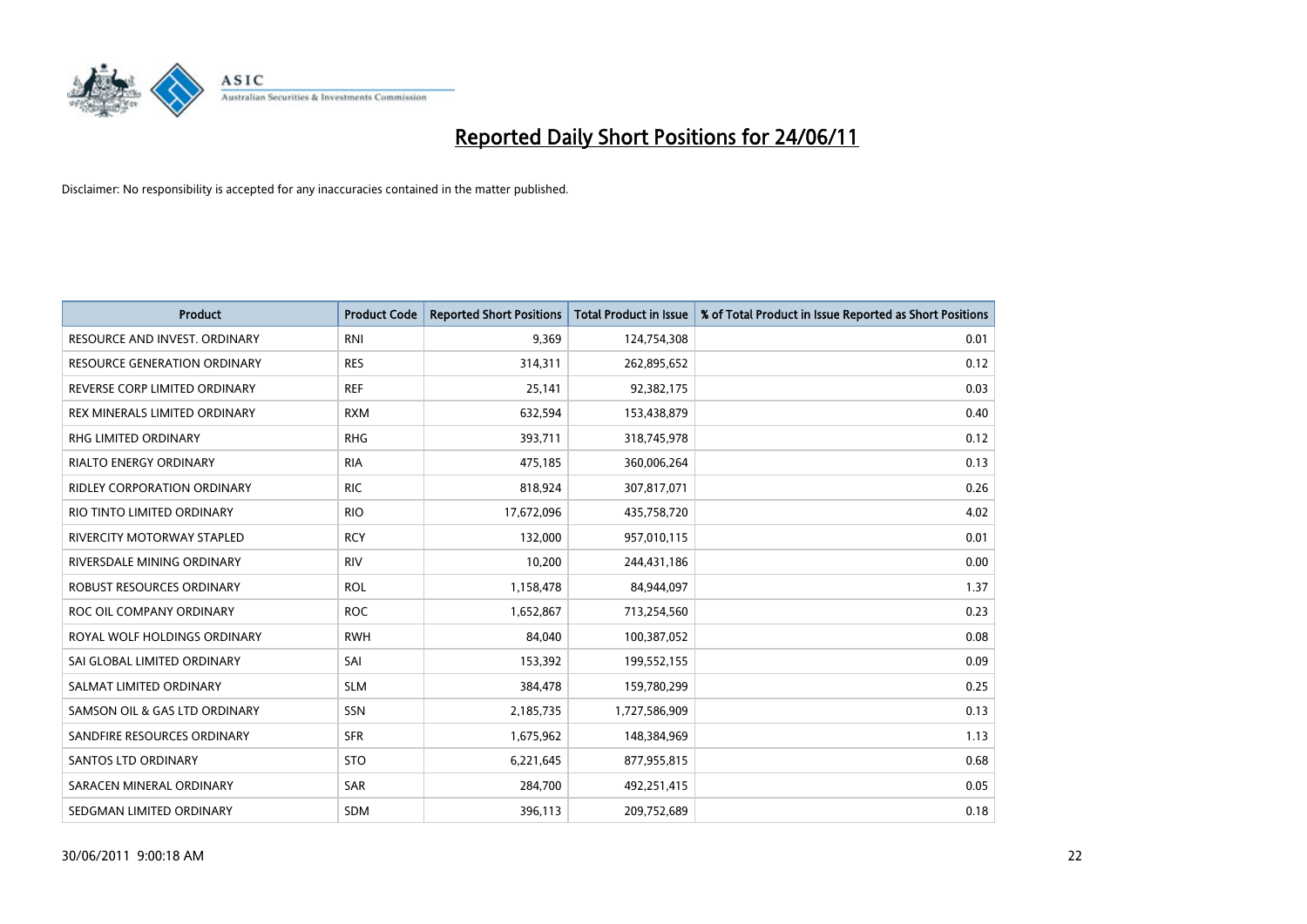

| <b>Product</b>                           | <b>Product Code</b> | <b>Reported Short Positions</b> | Total Product in Issue | % of Total Product in Issue Reported as Short Positions |
|------------------------------------------|---------------------|---------------------------------|------------------------|---------------------------------------------------------|
| SEEK LIMITED ORDINARY                    | <b>SEK</b>          | 8,056,320                       | 336,584,488            | 2.41                                                    |
| SELECT HARVESTS ORDINARY                 | <b>SHV</b>          | 240,929                         | 56,226,960             | 0.43                                                    |
| SENETAS CORPORATION ORDINARY             | <b>SEN</b>          | 756,999                         | 463,105,195            | 0.16                                                    |
| SENEX ENERGY LIMITED ORDINARY            | SXY                 | 118,011                         | 756,747,445            | 0.02                                                    |
| SERVCORP LIMITED ORDINARY                | SRV                 | 144,177                         | 98.440.807             | 0.14                                                    |
| SERVICE STREAM ORDINARY                  | <b>SSM</b>          | 423,051                         | 283,418,867            | 0.15                                                    |
| SEVEN GROUP HOLDINGS ORDINARY            | <b>SVW</b>          | 1,468,256                       | 306,410,281            | 0.46                                                    |
| SEVEN WEST MEDIA LTD ORDINARY            | SWM                 | 4,198,069                       | 610,327,899            | 0.69                                                    |
| SIGMA PHARMACEUTICAL ORDINARY            | <b>SIP</b>          | 15,706,928                      | 1,178,626,572          | 1.32                                                    |
| SILEX SYSTEMS ORDINARY                   | <b>SLX</b>          | 275,789                         | 170,133,997            | 0.16                                                    |
| SILVER LAKE RESOURCE ORDINARY            | <b>SLR</b>          | 105,074                         | 178,882,838            | 0.06                                                    |
| SIMS METAL MGMT LTD ORDINARY             | SGM                 | 3,386,228                       | 205,393,914            | 1.64                                                    |
| SINGAPORE TELECOMM. CHESS DEPOSITARY INT | SGT                 | 4.682.746                       | 212,756,917            | 2.19                                                    |
| SIRIUS RESOURCES NL ORDINARY             | <b>SIR</b>          | 82,500                          | 137,134,586            | 0.06                                                    |
| SKILLED GROUP LTD ORDINARY               | <b>SKE</b>          | 47,726                          | 233,089,776            | 0.02                                                    |
| SKY CITY ENTERTAIN, ORDINARY             | <b>SKC</b>          | 54,857                          | 576,958,340            | 0.01                                                    |
| SMS MANAGEMENT, ORDINARY                 | <b>SMX</b>          | 332,390                         | 67,765,118             | 0.48                                                    |
| SONIC HEALTHCARE ORDINARY                | <b>SHL</b>          | 5,512,482                       | 388,429,875            | 1.42                                                    |
| SOUL PATTINSON (W.H) ORDINARY            | SOL                 | 44.891                          | 238,640,580            | 0.02                                                    |
| SP AUSNET STAPLED SECURITIES             | <b>SPN</b>          | 3,850,044                       | 2,795,115,439          | 0.13                                                    |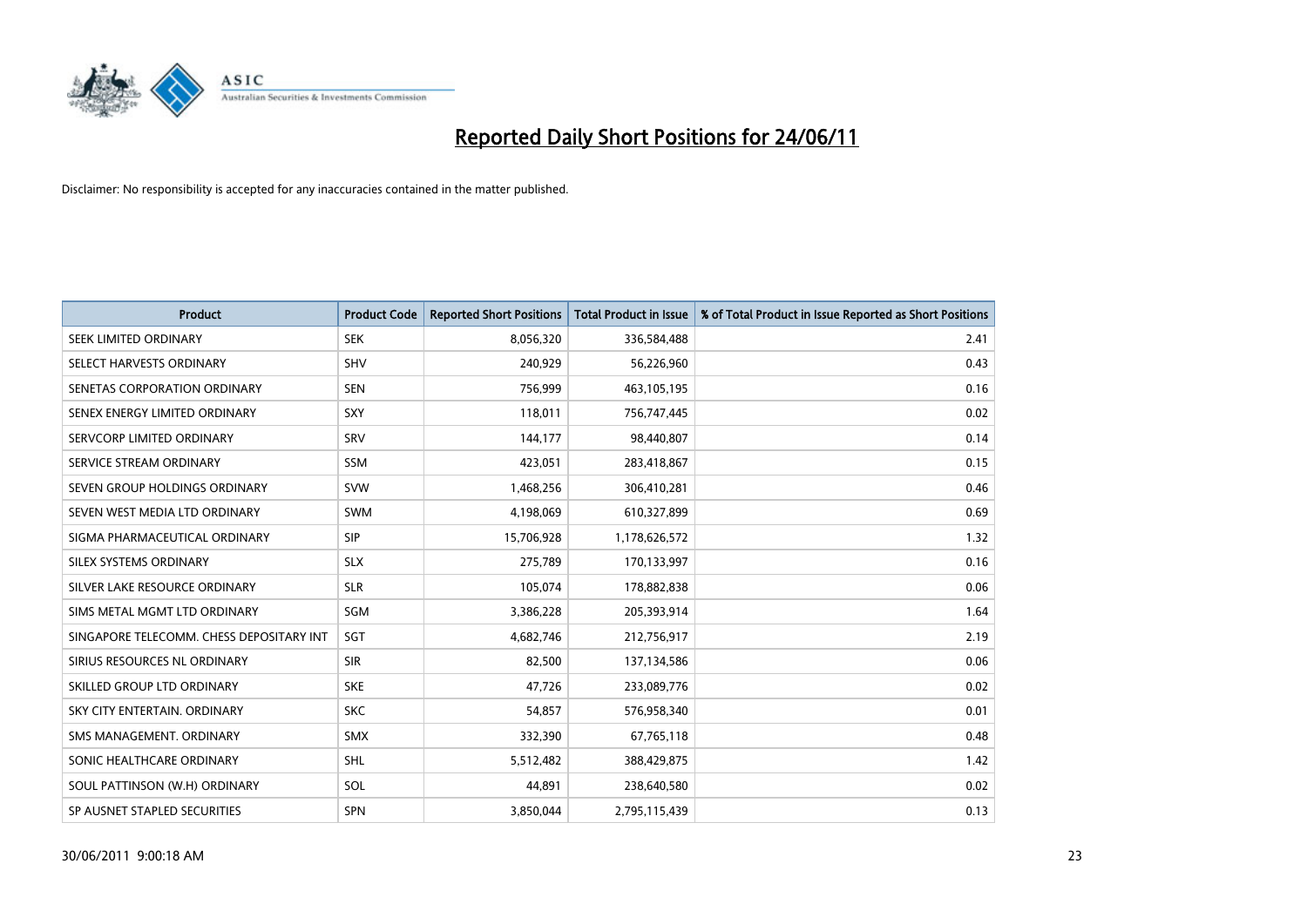

| <b>Product</b>                           | <b>Product Code</b> | <b>Reported Short Positions</b> | <b>Total Product in Issue</b> | % of Total Product in Issue Reported as Short Positions |
|------------------------------------------|---------------------|---------------------------------|-------------------------------|---------------------------------------------------------|
| SPARK INFRASTRUCTURE STAPLED NOTE & UNIT | SKI                 | 12,306,655                      | 1,326,734,264                 | 0.92                                                    |
| SPDR 200 FUND ETF UNITS                  | <b>STW</b>          | 8                               | 51,239,159                    | 0.00                                                    |
| SPECIALTY FASHION ORDINARY               | <b>SFH</b>          | 593,764                         | 191,786,121                   | 0.31                                                    |
| SPOTLESS GROUP LTD ORDINARY              | <b>SPT</b>          | 2,358,559                       | 262,766,725                   | 0.89                                                    |
| ST BARBARA LIMITED ORDINARY              | SBM                 | 2,437,907                       | 325,615,389                   | 0.74                                                    |
| STAGING CONNECTIONS ORDINARY             | <b>STG</b>          | 2,917,189                       | 78,317,726                    | 3.72                                                    |
| STANMORE COAL LTD ORDINARY               | <b>SMR</b>          | 73,240                          | 88,270,738                    | 0.08                                                    |
| STARPHARMA HOLDINGS ORDINARY             | <b>SPL</b>          | 234,794                         | 247,743,578                   | 0.09                                                    |
| STH AMERICAN COR LTD ORDINARY            | SAY                 | 9.200                           | 245,846,493                   | 0.00                                                    |
| STH CRS ELECT ENGNR ORDINARY             | <b>SXE</b>          | 2,910                           | 160,736,826                   | 0.00                                                    |
| STHN CROSS MEDIA ORDINARY                | <b>SXL</b>          | 4,723,348                       | 705,712,186                   | 0.67                                                    |
| STOCKLAND UNITS/ORD STAPLED              | <b>SGP</b>          | 9,244,954                       | 2,383,036,717                 | 0.37                                                    |
| STRAITS RES LTD. ORDINARY                | <b>SRO</b>          | 7,795,809                       | 324,655,749                   | 2.39                                                    |
| <b>STW COMMUNICATIONS ORDINARY</b>       | SGN                 | 324,536                         | 364,310,964                   | 0.08                                                    |
| SUNCORP GROUP LTD ORDINARY               | <b>SUN</b>          | 9,512,042                       | 1,286,600,980                 | 0.71                                                    |
| SUNDANCE ENERGY ORDINARY                 | <b>SEA</b>          | 132,193                         | 276,709,585                   | 0.05                                                    |
| SUNDANCE RESOURCES ORDINARY              | SDL                 | 19,805,347                      | 2,870,927,169                 | 0.69                                                    |
| SUNLAND GROUP LTD ORDINARY               | <b>SDG</b>          | 250,252                         | 224,881,794                   | 0.11                                                    |
| SUPER RET REP LTD ORDINARY               | SUL                 | 115,963                         | 130,018,739                   | 0.09                                                    |
| SWICK MINING ORDINARY                    | <b>SWK</b>          | 157,547                         | 236,724,970                   | 0.07                                                    |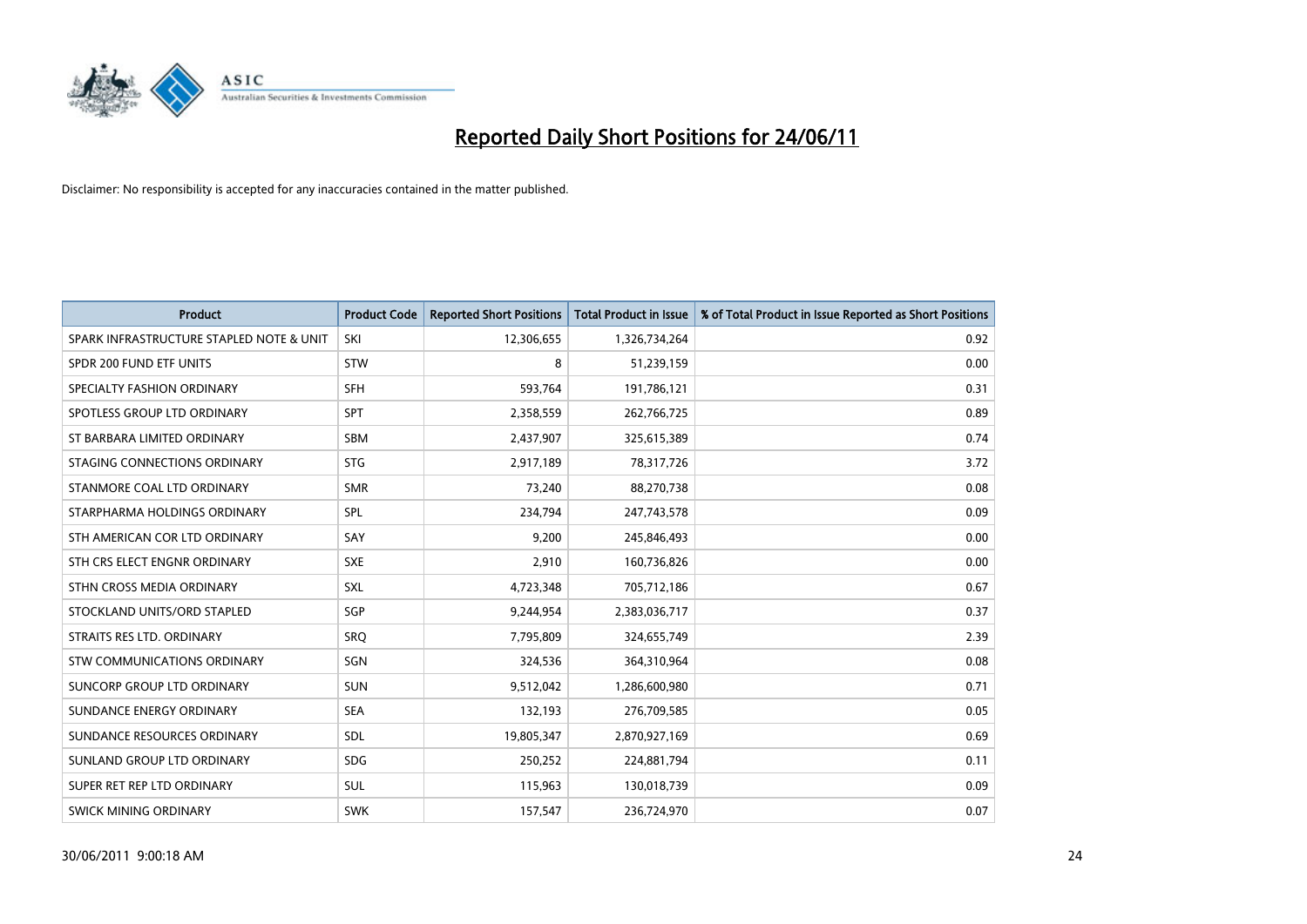

| <b>Product</b>                       | <b>Product Code</b> | <b>Reported Short Positions</b> | Total Product in Issue | % of Total Product in Issue Reported as Short Positions |
|--------------------------------------|---------------------|---------------------------------|------------------------|---------------------------------------------------------|
| SYMEX HOLDINGS ORDINARY              | SYM                 | 6,633                           | 189,166,670            | 0.00                                                    |
| TABCORP HOLDINGS LTD ORDINARY        | <b>TAH</b>          | 2,667,212                       | 688,019,737            | 0.38                                                    |
| <b>TALENT2 INTERNATION ORDINARY</b>  | <b>TWO</b>          | 105,491                         | 144,488,621            | 0.07                                                    |
| TALISMAN MINING ORDINARY             | <b>TLM</b>          | 29                              | 130,438,627            | 0.00                                                    |
| TANAMI GOLD NL ORDINARY              | <b>TAM</b>          | 39,031                          | 260,997,677            | 0.01                                                    |
| TAP OIL LIMITED ORDINARY             | <b>TAP</b>          | 449.084                         | 240,967,311            | 0.17                                                    |
| TASSAL GROUP LIMITED ORDINARY        | <b>TGR</b>          | 76,039                          | 146,304,404            | 0.04                                                    |
| TATTS GROUP LTD ORDINARY             | <b>TTS</b>          | 9,605,773                       | 1,318,683,208          | 0.71                                                    |
| <b>TECHNOLOGY ONE ORDINARY</b>       | <b>TNE</b>          | 80,037                          | 303,119,455            | 0.03                                                    |
| TELECOM CORPORATION ORDINARY         | <b>TEL</b>          | 29,323,495                      | 1,924,678,136          | 1.52                                                    |
| TELSTRA CORPORATION. ORDINARY        | <b>TLS</b>          | 46,515,500                      | 12,443,074,357         | 0.37                                                    |
| TEN NETWORK HOLDINGS ORDINARY        | <b>TEN</b>          | 34,369,953                      | 1,045,236,720          | 3.29                                                    |
| TERANGA GOLD CORP CDI 1:1            | <b>TGZ</b>          | 321,962                         | 152,308,821            | 0.20                                                    |
| TFS CORPORATION LTD ORDINARY         | <b>TFC</b>          | 65,978                          | 276,453,042            | 0.02                                                    |
| THE REJECT SHOP ORDINARY             | <b>TRS</b>          | 785,365                         | 26,033,570             | 3.02                                                    |
| THINKSMART LIMITED ORDINARY          | <b>TSM</b>          | 3,000                           | 129,879,390            | 0.00                                                    |
| THOR MINING PLC CHESS DEPOSITARY 1:1 | <b>THR</b>          | 2,307                           | 222,489,120            | 0.00                                                    |
| THORN GROUP LIMITED ORDINARY         | <b>TGA</b>          | 7,363                           | 129,858,924            | 0.00                                                    |
| <b>TIGER RESOURCES ORDINARY</b>      | <b>TGS</b>          | 159,580                         | 669,035,549            | 0.02                                                    |
| TIMBERCORP LIMITED ORDINARY          | <b>TIM</b>          | 90,074                          | 352,071,429            | 0.02                                                    |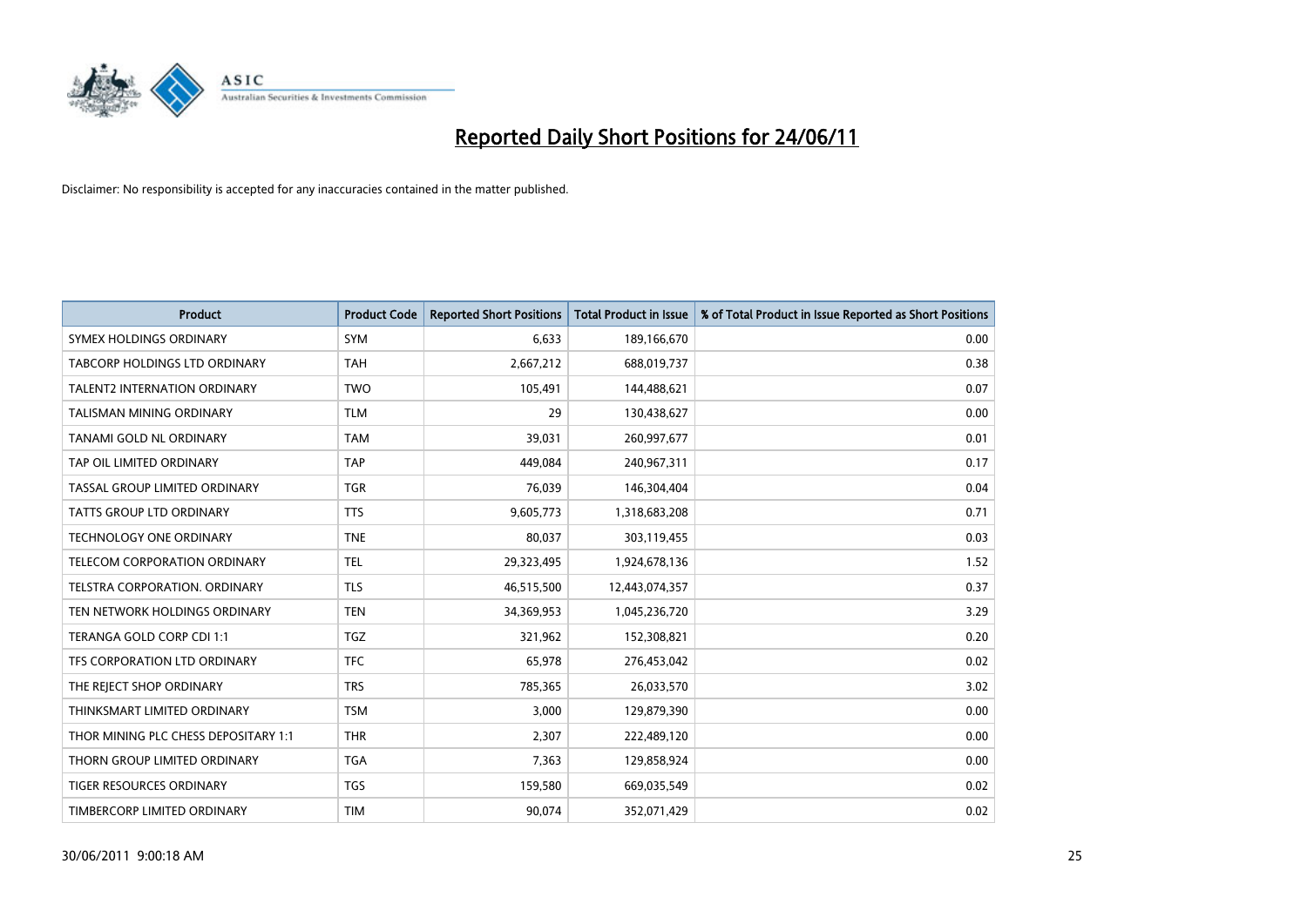

| <b>Product</b>                            | <b>Product Code</b> | <b>Reported Short Positions</b> | Total Product in Issue | % of Total Product in Issue Reported as Short Positions |
|-------------------------------------------|---------------------|---------------------------------|------------------------|---------------------------------------------------------|
| <b>TISHMAN SPEYER UNITS</b>               | <b>TSO</b>          | 49,427                          | 338,440,904            | 0.01                                                    |
| TNG LIMITED ORDINARY                      | <b>TNG</b>          | 4,321                           | 284,803,062            | 0.00                                                    |
| TOLL HOLDINGS LTD ORDINARY                | <b>TOL</b>          | 19,653,483                      | 710,128,531            | 2.76                                                    |
| TORO ENERGY LIMITED ORDINARY              | <b>TOE</b>          | 35,404                          | 964,936,676            | 0.00                                                    |
| <b>TOWER LIMITED ORDINARY</b>             | <b>TWR</b>          | 689,519                         | 263,603,448            | 0.26                                                    |
| <b>TOX FREE SOLUTIONS ORDINARY</b>        | <b>TOX</b>          | 28,285                          | 92,670,478             | 0.03                                                    |
| TPG TELECOM LIMITED ORDINARY              | <b>TPM</b>          | 4,297,176                       | 783,481,644            | 0.55                                                    |
| TRANSFIELD SERV INFR STAPLED SECURITIES   | <b>TSI</b>          | 5,999,574                       | 438,756,421            | 1.37                                                    |
| <b>TRANSFIELD SERVICES ORDINARY</b>       | <b>TSE</b>          | 7,414,534                       | 549,715,957            | 1.34                                                    |
| TRANSPACIFIC INDUST, ORDINARY             | <b>TPI</b>          | 8,006,808                       | 960,638,735            | 0.81                                                    |
| TRANSURBAN GROUP TRIPLE STAPLED SEC.      | <b>TCL</b>          | 3,379,876                       | 1,443,543,731          | 0.23                                                    |
| TREASURY WINE ESTATE ORDINARY             | <b>TWE</b>          | 18,472,950                      | 647,227,144            | 2.86                                                    |
| TRINITY GROUP STAPLED SECURITIES          | <b>TCO</b>          | 3,419                           | 203,405,927            | 0.00                                                    |
| TROY RESOURCES NL ORDINARY                | <b>TRY</b>          | 16,381                          | 87,970,323             | 0.01                                                    |
| UGL LIMITED ORDINARY                      | UGL                 | 3,600,913                       | 166,047,171            | 2.18                                                    |
| UNILIFE CORPORATION CDI 6:1               | <b>UNS</b>          | 637,966                         | 272,900,039            | 0.23                                                    |
| UXC LIMITED ORDINARY                      | <b>UXC</b>          | 14,351                          | 305,789,718            | 0.00                                                    |
| VALAD PROPERTY GROUP STAPLED US PROHIBIT. | <b>VPG</b>          | 2,865,036                       | 115,108,116            | 2.49                                                    |
| <b>VDM GROUP LIMITED ORDINARY</b>         | <b>VMG</b>          | 11,116                          | 193,127,749            | 0.01                                                    |
| <b>VENTURE MINERALS ORDINARY</b>          | <b>VMS</b>          | 271,682                         | 221,093,592            | 0.11                                                    |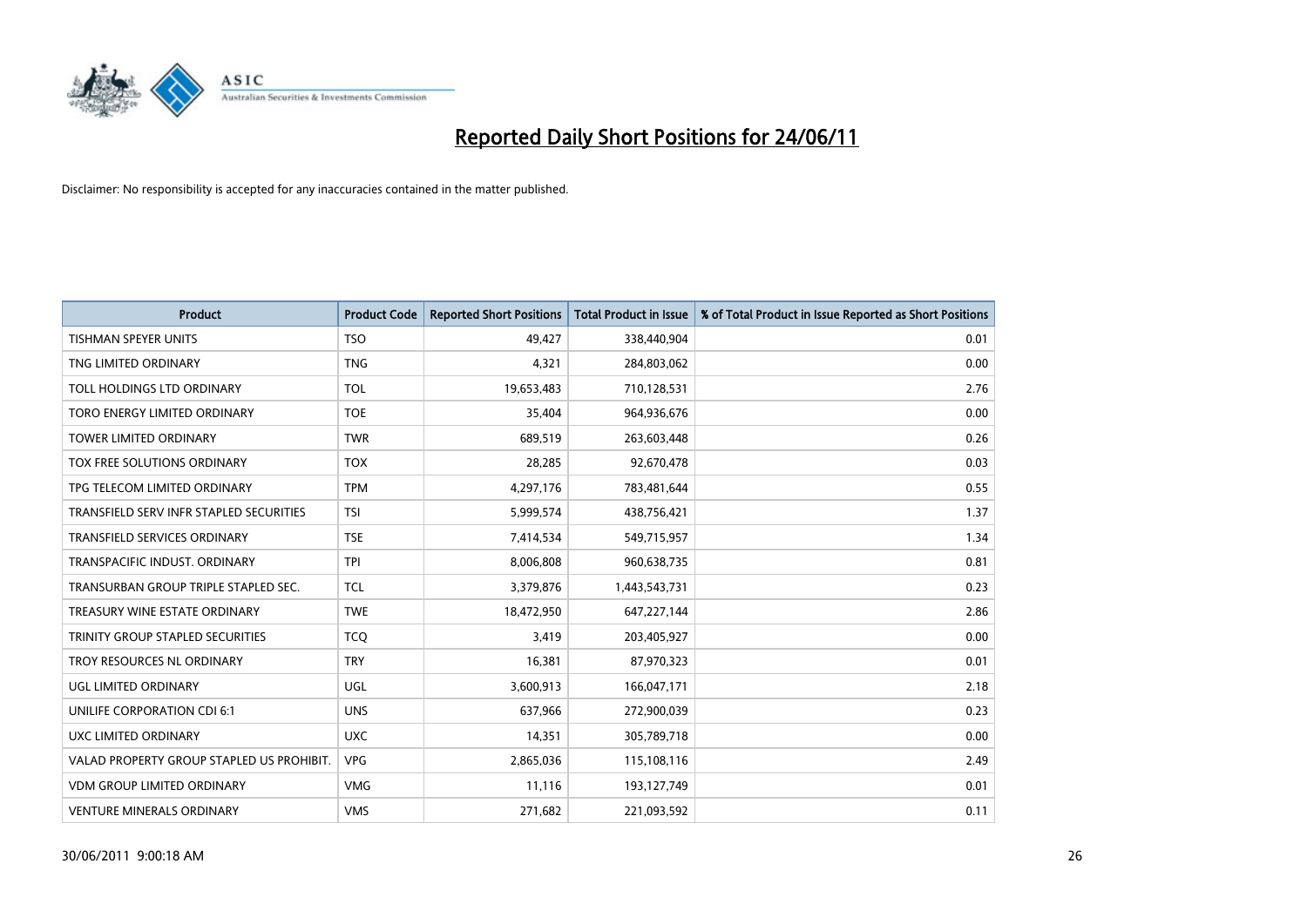

| <b>Product</b>                         | <b>Product Code</b> | <b>Reported Short Positions</b> | <b>Total Product in Issue</b> | % of Total Product in Issue Reported as Short Positions |
|----------------------------------------|---------------------|---------------------------------|-------------------------------|---------------------------------------------------------|
| <b>VIRGIN BLUE HOLDINGS ORDINARY</b>   | <b>VBA</b>          | 32,366,107                      | 2,210,197,600                 | 1.45                                                    |
| VISION GROUP HLDGS ORDINARY            | <b>VGH</b>          | 78,000                          | 74,197,532                    | 0.11                                                    |
| <b>VITA GROUP LTD ORDINARY</b>         | <b>VTG</b>          | 75.190                          | 142,499,800                   | 0.05                                                    |
| VITAL METALS LIMITED ORDINARY          | <b>VML</b>          | 265,000                         | 228,401,027                   | 0.12                                                    |
| VITERRA INC CDI 1:1                    | <b>VTA</b>          | 3,828                           | 68,629,939                    | 0.01                                                    |
| WAH NAM INT HLDG LTD ORDINARY          | <b>WNI</b>          | 2,604,660                       | 5,355,416,325                 | 0.05                                                    |
| <b>WATPAC LIMITED ORDINARY</b>         | <b>WTP</b>          | 63,061                          | 183,341,382                   | 0.02                                                    |
| <b>WDS LIMITED ORDINARY</b>            | <b>WDS</b>          | 701                             | 144,055,662                   | 0.00                                                    |
| WEBJET LIMITED ORDINARY                | <b>WEB</b>          | 397,305                         | 76,227,880                    | 0.52                                                    |
| <b>WESFARMERS LIMITED ORDINARY</b>     | <b>WES</b>          | 21,218,579                      | 1,005,426,682                 | 2.10                                                    |
| WESFARMERS LIMITED PARTIALLY PROTECTED | <b>WESN</b>         | 57,974                          | 151,645,480                   | 0.03                                                    |
| <b>WESTERN AREAS NL ORDINARY</b>       | <b>WSA</b>          | 7,124,501                       | 179,735,899                   | 3.97                                                    |
| WESTERN DESERT RES. ORDINARY           | <b>WDR</b>          | 948                             | 166,935,914                   | 0.00                                                    |
| WESTFIELD GROUP ORD/UNIT STAPLED SEC   | <b>WDC</b>          | 9,248,194                       | 2,308,988,539                 | 0.38                                                    |
| WESTFIELD RETAIL TST UNIT STAPLED      | <b>WRT</b>          | 25,341,200                      | 3,054,166,195                 | 0.85                                                    |
| <b>WESTPAC BANKING CORP ORDINARY</b>   | <b>WBC</b>          | 23,931,175                      | 3,009,677,172                 | 0.77                                                    |
| WHITE ENERGY COMPANY ORDINARY          | <b>WEC</b>          | 4,913,063                       | 316,104,241                   | 1.55                                                    |
| WHITEHAVEN COAL ORDINARY               | <b>WHC</b>          | 2,754,686                       | 493,800,069                   | 0.57                                                    |
| WHK GROUP LIMITED ORDINARY             | <b>WHG</b>          | 94,287                          | 265,142,652                   | 0.03                                                    |
| WHL ENERGY LIMITED ORDINARY            | <b>WHN</b>          | 5,990,900                       | 1,212,100,886                 | 0.49                                                    |